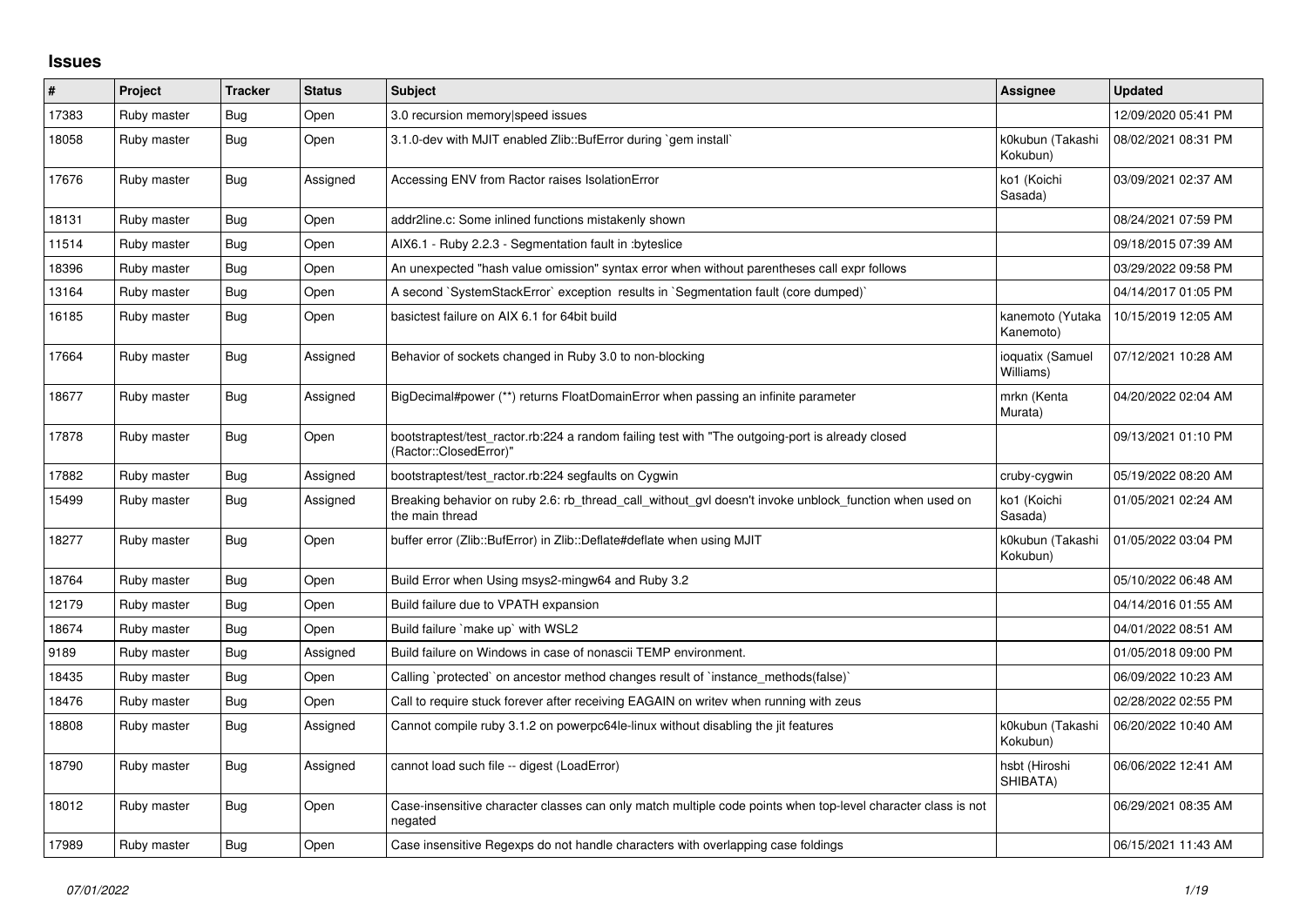| #     | Project     | <b>Tracker</b> | <b>Status</b> | Subject                                                                           | <b>Assignee</b>            | <b>Updated</b>      |
|-------|-------------|----------------|---------------|-----------------------------------------------------------------------------------|----------------------------|---------------------|
| 18010 | Ruby master | Bug            | Open          | Character class with single character gets case-folded with following string      |                            | 06/28/2021 09:30 AM |
| 17646 | Ruby master | Bug            | Open          | Check for `__builtin_mul_overflow` with `long long` arguments                     |                            | 02/19/2021 06:19 PM |
| 15334 | Ruby master | <b>Bug</b>     | Open          | child_info_fork::abort: address space needed by 'emoji_iso2022_kddi.so' on cygwin | cruby-cygwin               | 05/19/2022 08:20 AM |
| 18379 | Ruby master | Bug            | Open          | [CI] Windows mingw/ucrt - test-all timeout failures                               |                            | 12/02/2021 02:23 AM |
| 11142 | Ruby master | Bug            | Open          | Command line argument parser on windows handles double quotes inconsistently.     | usa (Usaku<br>NAKAMURA)    | 05/12/2015 04:09 PM |
| 17931 | Ruby master | <b>Bug</b>     | Open          | Compile fails setup option nodynamic                                              |                            | 07/07/2021 08:51 AM |
| 5179  | Ruby master | Bug            | Assigned      | Complex#rationalize and to_r with approximate zeros                               | mrkn (Kenta<br>Murata)     | 01/17/2020 03:00 AM |
| 9010  | Ruby master | Bug            | Assigned      | /configure --prefix= cannot handle directories with spaces                        | nobu (Nobuyoshi<br>Nakada) | 04/26/2021 10:38 PM |
| 18429 | Ruby master | Bug            | Open          | Configure ruby-3.0.3 on Solaris 10 Unknown keyword 'URL' in './ruby.tmp.pc'       |                            | 01/18/2022 09:15 PM |
| 16836 | Ruby master | Bug            | Assigned      | configure-time LDFLAGS leak into ruby pkg-config file                             | nobu (Nobuyoshi<br>Nakada) | 08/14/2021 09:10 AM |
| 16951 | Ruby master | <b>Bug</b>     | Assigned      | Consistently referer dependencies                                                 | hsbt (Hiroshi<br>SHIBATA)  | 06/17/2021 06:15 AM |
| 18622 | Ruby master | <b>Bug</b>     | Open          | const_get still looks in Object, while lexical constant lookup no longer does     |                            | 04/22/2022 11:26 AM |
| 18678 | Ruby master | <b>Bug</b>     | Open          | Crash on Mac - vm_call0_cfunc_with_frame                                          |                            | 05/26/2022 05:40 PM |
| 10416 | Ruby master | <b>Bug</b>     | Open          | Create mechanism for updating of Unicode data files downstreams when we want      | nobu (Nobuyoshi<br>Nakada) | 10/08/2021 06:40 AM |
| 11183 | Ruby master | Bug            | Open          |                                                                                   |                            | 05/26/2015 08:32 AM |
| 9409  | Ruby master | <b>Bug</b>     | Open          | Cygwin I "filesystem" I encoding IIIIIIIIIIIII                                    | cruby-cygwin               | 05/19/2022 08:20 AM |
| 17996 | Ruby master | Bug            | Open          | Cygwin: thread + pipe behavior since Ruby 2.6                                     | cruby-cygwin               | 05/19/2022 08:20 AM |
| 13999 | Ruby master | Bug            | Assigned      | Cygwin DDD ripper_state_lex.rb DDDDDDDD                                           | cruby-cygwin               | 05/19/2022 08:20 AM |
| 11177 | Ruby master | <b>Bug</b>     | Open          | DATADEOF00000000                                                                  |                            | 05/25/2015 03:49 AM |
| 15598 | Ruby master | <b>Bug</b>     | Open          | Deadlock on mutual reference of autoloaded constants                              |                            | 03/20/2019 10:58 AM |
| 6360  | Ruby master | <b>Bug</b>     | Assigned      | Debug information build even without requesting it                                | nobu (Nobuyoshi<br>Nakada) | 01/05/2018 09:00 PM |
| 18381 | Ruby master | Bug            | Assigned      | Default vs Bundled gems                                                           | hsbt (Hiroshi<br>SHIBATA)  | 12/15/2021 11:09 AM |
| 17722 | Ruby master | Bug            | Open          | define_method with shareable results in "defined in a different Ractor"           |                            | 08/24/2021 12:03 PM |
| 18567 | Ruby master | Bug            | Open          | Depending on default gems in stdlib gems when not needed considered harmful       | hsbt (Hiroshi<br>SHIBATA)  | 04/21/2022 04:45 PM |
| 17531 | Ruby master | <b>Bug</b>     | Open          | did_you_mean' not Ractor friendly                                                 | ko1 (Koichi<br>Sasada)     | 01/29/2021 08:48 AM |
| 11808 | Ruby master | <b>Bug</b>     | Open          | Different behavior between Enumerable#grep and Array#grep                         | ko1 (Koichi<br>Sasada)     | 10/26/2020 04:36 AM |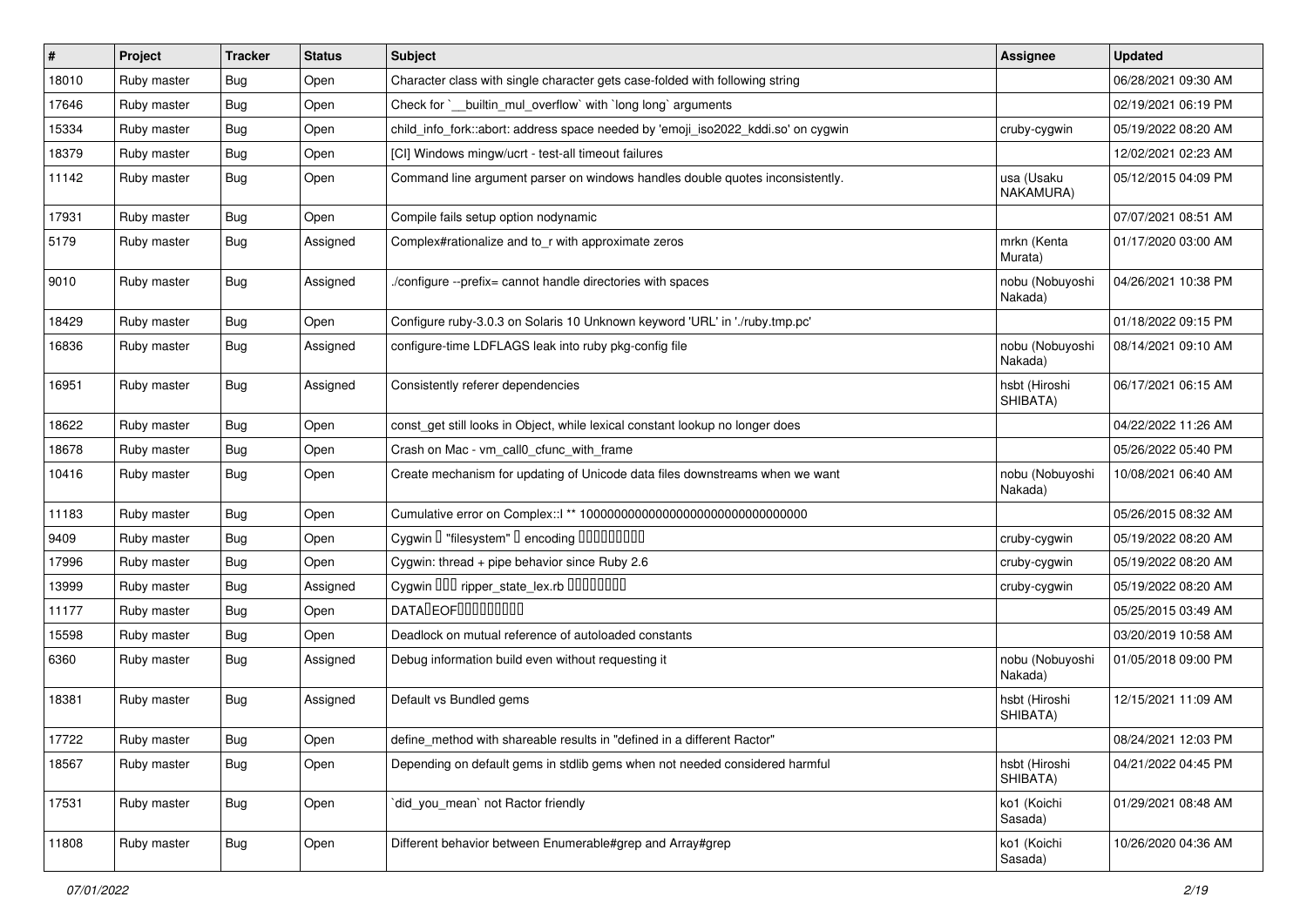| $\sharp$ | <b>Project</b> | <b>Tracker</b> | <b>Status</b> | <b>Subject</b>                                                                                                      | <b>Assignee</b>               | <b>Updated</b>      |
|----------|----------------|----------------|---------------|---------------------------------------------------------------------------------------------------------------------|-------------------------------|---------------------|
| 18887    | Ruby master    | Bug            | Open          | documentation for protected methods                                                                                 |                               | 06/29/2022 08:08 AM |
| 17337    | Ruby master    | <b>Bug</b>     | Open          | Don't embed Ruby build-time configuration in Ruby                                                                   |                               | 12/21/2020 04:17 PM |
| 8782     | Ruby master    | <b>Bug</b>     | Assigned      | Don't set rl_getc_function on editline                                                                              | kouji (Kouji Takao)           | 01/05/2018 09:00 PM |
| 15315    | Ruby master    | Bug            | Open          | ec switch can still lose interrupts                                                                                 | ko1 (Koichi<br>Sasada)        | 11/20/2018 09:32 AM |
| 18338    | Ruby master    | Bug            | Open          | Encoding default external = $Encoding::UTF_16BE$ may add a wrongly-encoded string to<br><b>\$LOADED FEATURES</b>    |                               | 11/15/2021 07:32 AM |
| 18743    | Ruby master    | <b>Bug</b>     | Open          | Enumerator#next / peek re-use each others stacktraces                                                               |                               | 04/19/2022 02:42 PM |
| 18614    | Ruby master    | Bug            | Open          | Error (busy loop) in<br>TestGemCommandsSetupCommand#test destdir flag does not try to write to the default gem home | hsbt (Hiroshi<br>SHIBATA)     | 03/17/2022 01:03 AM |
| 14971    | Ruby master    | <b>Bug</b>     | Open          | error: implicit declaration of function 'rb_vm_call0                                                                | nobu (Nobuyoshi<br>Nakada)    | 09/06/2018 03:53 AM |
| 18616    | Ruby master    | Bug            | Open          | Error with clang(1) on MacOS due to declspec()                                                                      |                               | 03/09/2022 10:50 AM |
| 11840    | Ruby master    | <b>Bug</b>     | Open          | Error with "make check" on Cygwin                                                                                   | cruby-cygwin                  | 05/19/2022 08:20 AM |
| 16829    | Ruby master    | <b>Bug</b>     | Open          | Exceptions raised from within an enumerated method lose part of their stacktrace                                    |                               | 05/20/2022 07:25 PM |
| 18061    | Ruby master    | <b>Bug</b>     | Open          | Execshield test: libruby.so.N.N.N: FAIL: property-note test because no .note.gnu.property section found             |                               | 06/22/2022 07:58 AM |
| 17159    | Ruby master    | Bug            | Open          | extend `define method` for Ractor                                                                                   |                               | 10/29/2020 04:06 PM |
| 18605    | Ruby master    | <b>Bug</b>     | Open          | Fails to run on (newer) 32bit Windows with ucrt                                                                     |                               | 04/01/2022 07:52 AM |
| 17263    | Ruby master    | <b>Bug</b>     | Open          | Fiber context switch degrades with number of fibers, limit on number of fibers                                      |                               | 01/31/2022 02:47 PM |
| 595      | Ruby master    | <b>Bug</b>     | Assigned      | Fiber ignores ensure clause                                                                                         | ioquatix (Samuel<br>Williams) | 12/29/2019 10:37 AM |
| 18784    | Ruby master    | <b>Bug</b>     | Open          | FileUtils.rm f and `FileUtils.rm rf should not mask exceptions                                                      |                               | 05/16/2022 09:04 AM |
| 13151    | Ruby master    | <b>Bug</b>     | Open          | File.writable? doesn't report correctly if a directory is writable on Windows.                                      |                               | 01/23/2017 05:46 PM |
| 18152    | Ruby master    | <b>Bug</b>     | Open          | Fix theoretical bug with signals $+$ qsort                                                                          |                               | 09/08/2021 03:38 PM |
| 14607    | Ruby master    | <b>Bug</b>     | Assigned      | Fix use of the rb_profile_frames start parameter                                                                    | ko1 (Koichi<br>Sasada)        | 06/09/2022 06:12 AM |
| 17516    | Ruby master    | <b>Bug</b>     | Assigned      | forking in a ractor causes Ruby to crash                                                                            | ko1 (Koichi<br>Sasada)        | 11/30/2021 05:26 AM |
| 15423    | Ruby master    | Bug            | Open          | fork leapfrog leaks memory on FreeBSD 11.2                                                                          |                               | 12/16/2018 02:28 PM |
| 18796    | Ruby master    | Bug            | Open          | GC compaction gets stuck on Mac OS when a debugger is attached                                                      |                               | 06/08/2022 08:25 AM |
| 15097    | Ruby master    | <b>Bug</b>     | Open          | Gem install fails on Ruby 2.5.1 with Cygwin (get_dns_server_list undefined)                                         | cruby-cygwin                  | 05/19/2022 08:20 AM |
| 10919    | Ruby master    | Bug            | Assigned      | [gem install] installs multipe platforms                                                                            | hsbt (Hiroshi<br>SHIBATA)     | 07/30/2019 07:44 AM |
| 18768    | Ruby master    | <b>Bug</b>     | Open          | Inconsistent behavior of IO, StringIO and String each_line methods when return paragraph and chomp: true<br>passed  |                               | 06/10/2022 03:46 PM |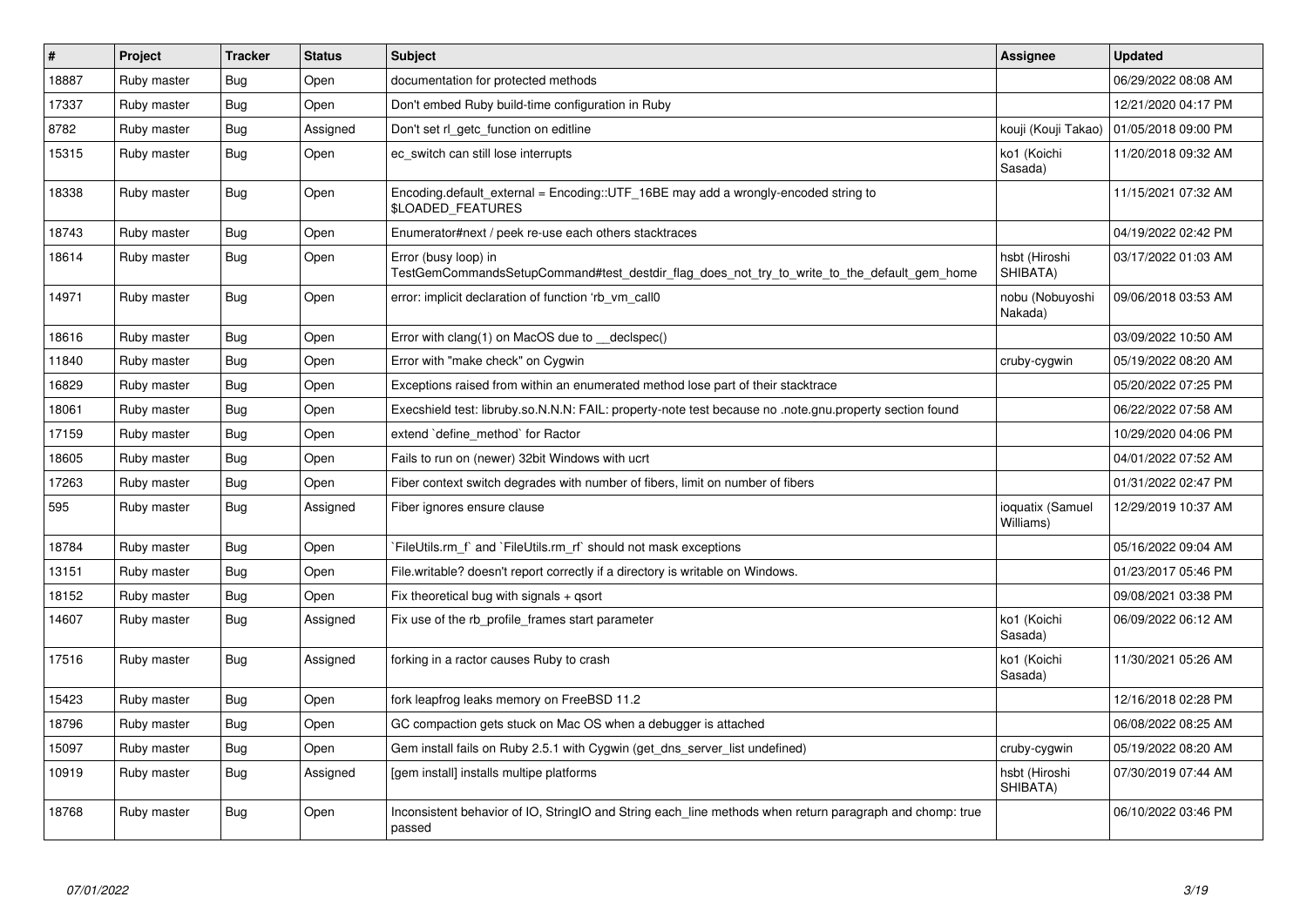| $\#$  | Project     | <b>Tracker</b> | <b>Status</b> | <b>Subject</b>                                                                                                    | Assignee                     | <b>Updated</b>      |
|-------|-------------|----------------|---------------|-------------------------------------------------------------------------------------------------------------------|------------------------------|---------------------|
| 18770 | Ruby master | Bug            | Open          | Inconsistent behavior of IO/StringIO's each methods when called with nil as a separator, limit and chomp:<br>true |                              | 06/06/2022 05:38 PM |
| 17990 | Ruby master | <b>Bug</b>     | Open          | Inconsistent behavior of Regexp quantifiers over characters with complex case foldings                            |                              | 06/15/2021 11:59 AM |
| 18780 | Ruby master | Bug            | Open          | Incorrect binding receiver for C API rb_eval_string()                                                             |                              | 06/15/2022 12:14 AM |
| 17400 | Ruby master | Bug            | Open          | Incorrect character downcase for Greek Sigma                                                                      | duerst (Martin<br>Dürst)     | 12/17/2020 06:56 AM |
| 18507 | Ruby master | <b>Bug</b>     | Open          | Incorrect target_os detection in configure script                                                                 |                              | 01/25/2022 08:57 AM |
| 9944  | Ruby master | <b>Bug</b>     | Assigned      | in ruby for windows in "system" a redirection to append a file works incorrectly                                  | cruby-windows                | 01/05/2018 09:00 PM |
| 16842 | Ruby master | <b>Bug</b>     | Assigned      | inspect` prints the UTF-8 character U+0085 (NEXT LINE) verbatim even though it is not printable                   | duerst (Martin<br>Dürst)     | 02/26/2021 05:43 AM |
| 18601 | Ruby master | Bug            | Open          | Invalid byte sequences in Big5 encodings                                                                          | duerst (Martin<br>Dürst)     | 02/23/2022 07:59 AM |
| 18804 | Ruby master | <b>Bug</b>     | Open          | Invalid line number for putnil instruction                                                                        |                              | 05/25/2022 09:22 AM |
| 18805 | Ruby master | <b>Bug</b>     | Open          | IO::Buffer is inconsistent when returning a string from an empty buffer                                           |                              | 05/25/2022 12:45 PM |
| 18455 | Ruby master | <b>Bug</b>     | Open          | IO#close` has poor performance and difficult to understand semantics.                                             |                              | 04/04/2022 02:02 AM |
| 12280 | Ruby master | Bug            | Open          | IO.copy_stream(IO, IO) fails with "pread() not implemented"                                                       |                              | 04/28/2016 05:51 AM |
| 18255 | Ruby master | <b>Bug</b>     | Open          | ioctl zeroes the last buffer byte                                                                                 |                              | 10/25/2021 08:13 AM |
| 18767 | Ruby master | <b>Bug</b>     | Open          | IO.foreach hangs up when passes limit=0                                                                           |                              | 06/18/2022 02:56 AM |
| 16997 | Ruby master | Bug            | Open          | IO#gets converts some \r\n to \n with universal newline: false                                                    |                              | 08/26/2020 05:20 PM |
| 8445  | Ruby master | <b>Bug</b>     | Assigned      | IO.open and IO#set_enconding does not support :fallback option                                                    | akr (Akira Tanaka)           | 06/14/2022 06:02 AM |
| 10009 | Ruby master | <b>Bug</b>     | Open          | IO operation is 10x slower in multi-thread environment                                                            | ko1 (Koichi<br>Sasada)       | 05/21/2015 07:19 AM |
| 15367 | Ruby master | <b>Bug</b>     | Open          | IO.select is not resumed when io-object gets closed                                                               |                              | 12/03/2018 10:22 AM |
| 18880 | Ruby master | Bug            | Open          | IO#sysread on Windows does not validate arguments                                                                 |                              | 06/26/2022 04:26 PM |
| 11531 | Ruby master | <b>Bug</b>     | Assigned      | IPAddr#== implements wrong logic                                                                                  | knu (Akinori<br>MUSHA)       | 12/29/2019 12:50 PM |
| 18738 | Ruby master | <b>Bug</b>     | Open          | IRB can't recognize heredoc after words                                                                           |                              | 04/18/2022 12:00 AM |
| 18657 | Ruby master | <b>Bug</b>     | Open          | IRB raises exception when stdout is a pipe                                                                        |                              | 06/08/2022 03:34 PM |
| 9955  | Ruby master | <b>Bug</b>     | Assigned      | issue building dll on mingw, library not found                                                                    | nobu (Nobuyoshi<br>Nakada)   | 01/05/2018 09:00 PM |
| 17817 | Ruby master | <b>Bug</b>     | Open          | --jit outputs ./tmp/_ruby_mjit_*.h: No such file or directory on with TMP                                         |                              | 04/22/2021 11:57 AM |
| 16694 | Ruby master | Bug            | Assigned      | JIT vs hardened GCC with PCH                                                                                      | k0kubun (Takashi<br>Kokubun) | 02/02/2021 07:38 AM |
| 9435  | Ruby master | <b>Bug</b>     | Open          | Kernel.system problem                                                                                             |                              | 12/30/2019 03:00 AM |
| 16820 | Ruby master | Bug            | Open          | LEGAL is out of sync                                                                                              |                              | 08/19/2020 11:08 AM |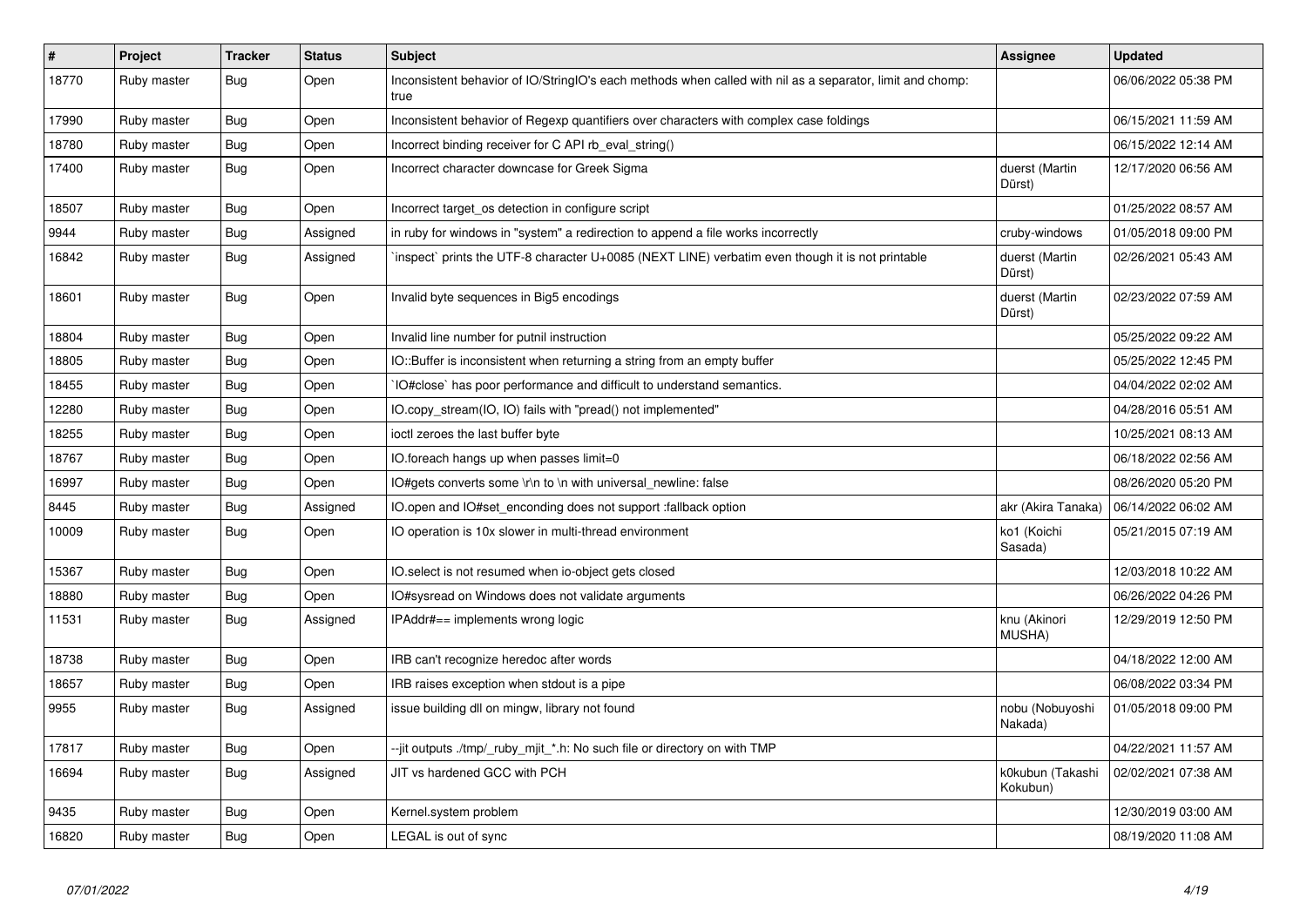| $\#$  | Project     | <b>Tracker</b> | <b>Status</b> | Subject                                                                                                        | <b>Assignee</b>               | <b>Updated</b>      |
|-------|-------------|----------------|---------------|----------------------------------------------------------------------------------------------------------------|-------------------------------|---------------------|
| 16819 | Ruby master | Bug            | Assigned      | Line reporting off by one when reporting line of a hash?                                                       | ko1 (Koichi<br>Sasada)        | 06/16/2020 05:57 PM |
| 18169 | Ruby master | <b>Bug</b>     | Assigned      | Local copies of gemified libraries are being released out of sync with their gems                              | hsbt (Hiroshi<br>SHIBATA)     | 02/25/2022 05:40 PM |
| 9115  | Ruby master | Bug            | Assigned      | Logger traps all exceptions; breaks Timeout                                                                    | sonots (Naotoshi<br>Seo)      | 08/20/2019 12:47 PM |
| 18133 | Ruby master | <b>Bug</b>     | Assigned      | LTO: TestGCCompact#test_ast_compacts segfaults on i686                                                         |                               | 04/23/2022 04:19 PM |
| 18506 | Ruby master | Bug            | Open          | make and make install rebuild items every time unnecessarily - sometimes causing races in parallel installs    |                               | 01/21/2022 01:46 PM |
| 14543 | Ruby master | Bug            | Assigned      | 'make commit' show error of 'common-srcs'                                                                      | nobu (Nobuyoshi<br>Nakada)    | 06/02/2018 04:17 AM |
| 14826 | Ruby master | Bug            | Open          | make: *** [.ext/include/sparc-solaris2.10/rb_mjit_min_header-2.6.0.h] Error 1 on Solaris 10 with very old gcc3 |                               | 06/05/2018 02:02 PM |
| 18727 | Ruby master | <b>Bug</b>     | Assigned      | Make failed on x86_64-cygwin (LoadError)                                                                       | peterzhu2118<br>(Peter Zhu)   | 04/16/2022 05:15 AM |
| 9366  | Ruby master | <b>Bug</b>     | Assigned      | "make -j32 check TESTS=-j32" occasionally fails on rubygems/specification                                      | hsbt (Hiroshi<br>SHIBATA)     | 07/26/2018 02:13 AM |
| 18810 | Ruby master | <b>Bug</b>     | Open          | Make `Kernel#p` interruptable.                                                                                 | ioquatix (Samuel<br>Williams) | 05/30/2022 12:44 AM |
| 17792 | Ruby master | <b>Bug</b>     | Open          | make notes and make test fail with Ruby3.0.1p64 RaspberryPI 4B Ubuntu 20.10 ARM64                              |                               | 05/23/2021 08:23 PM |
| 18623 | Ruby master | Bug            | Open          | make runnable' does not work                                                                                   | nobu (Nobuyoshi<br>Nakada)    | 03/16/2022 01:28 AM |
| 18789 | Ruby master | <b>Bug</b>     | Open          | make test-bundled-gems failed after make install                                                               |                               | 05/18/2022 01:01 AM |
| 18553 | Ruby master | <b>Bug</b>     | Open          | Memory leak on compiling method call with kwargs                                                               | ko1 (Koichi<br>Sasada)        | 03/23/2022 09:34 PM |
| 17513 | Ruby master | <b>Bug</b>     | Open          | Methods of shareable objects and UnboundMethods should be shareable                                            | ko1 (Koichi<br>Sasada)        | 01/06/2021 08:53 PM |
| 7892  | Ruby master | Bug            | Open          | MIME encoding bug of NKF.nkf                                                                                   | naruse (Yui<br>NARUSE)        | 12/25/2017 06:15 PM |
| 14906 | Ruby master | Bug            | Open          | MinGW failure - TestlO#test_copy_stream_no_busy_wait                                                           |                               | 07/12/2018 03:52 AM |
| 14957 | Ruby master | <b>Bug</b>     | Open          | MinGW, gcc 8.2.0, bootstraptest test_thread.rb - failure ?                                                     |                               | 08/03/2018 02:46 PM |
| 13298 | Ruby master | <b>Bug</b>     | Assigned      | mingw SEGV TestEnumerable#test_callcc                                                                          | nobu (Nobuyoshi<br>Nakada)    | 06/04/2021 03:41 AM |
| 13500 | Ruby master | Bug            | Open          | MinGW TestArity#test_proc_err_mess stops testing                                                               |                               | 04/26/2017 03:27 PM |
| 13485 | Ruby master | Bug            | Open          | MinGW TestEnumerable#test callcc SEGV info                                                                     |                               | 04/19/2017 04:17 PM |
| 13542 | Ruby master | <b>Bug</b>     | Open          | MinGW trunk Builds - Summary of Issues                                                                         |                               | 05/19/2017 07:04 PM |
| 14480 | Ruby master | <b>Bug</b>     | Open          | miniruby crashing when compiled with -O2 or -O1 on aarch64                                                     |                               | 02/23/2021 10:35 AM |
| 8299  | Ruby master | <b>Bug</b>     | Assigned      | Minor error in float parsing                                                                                   | nobu (Nobuyoshi<br>Nakada)    | 12/30/2019 03:00 AM |
| 15599 | Ruby master | Bug            | Open          | Mixing autoload and require causes deadlock and incomplete definition.                                         |                               | 02/12/2019 01:40 PM |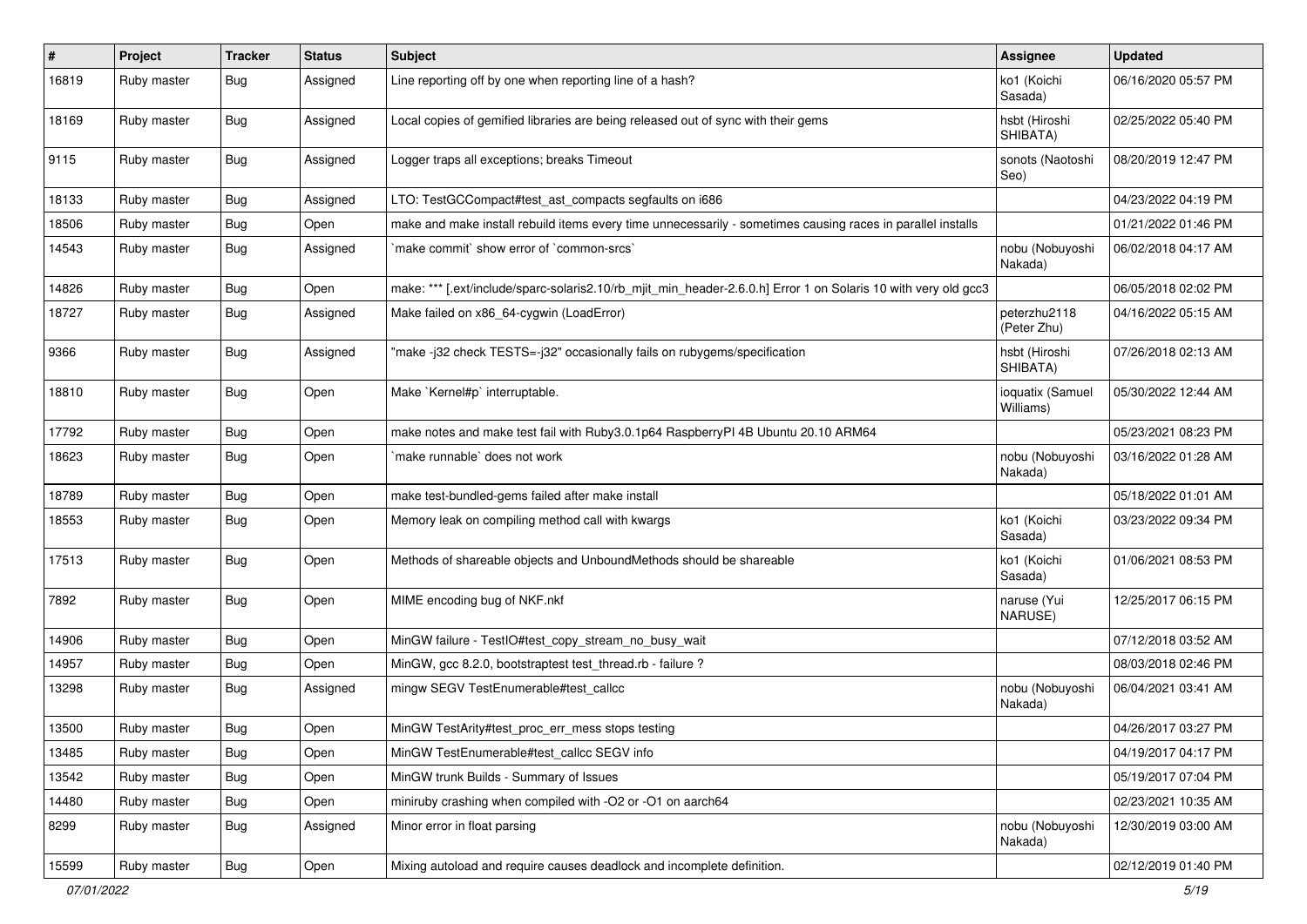| #     | Project     | <b>Tracker</b> | <b>Status</b> | <b>Subject</b>                                                                                        | <b>Assignee</b>               | <b>Updated</b>      |
|-------|-------------|----------------|---------------|-------------------------------------------------------------------------------------------------------|-------------------------------|---------------------|
| 9760  | Ruby master | <b>Bug</b>     | Open          | mkmf does not allow for linking against custom libraries when a system library is present             |                               | 05/24/2016 08:11 AM |
| 17578 | Ruby master | Bug            | Assigned      | mkmf experimental C++ Support                                                                         | nobu (Nobuyoshi<br>Nakada)    | 01/27/2021 03:51 AM |
| 17354 | Ruby master | <b>Bug</b>     | Open          | Module#const_source_location is misleading for constants awaiting autoload                            |                               | 03/26/2021 05:56 PM |
| 17667 | Ruby master | Bug            | Open          | Module#name needs synchronization                                                                     | ko1 (Koichi<br>Sasada)        | 03/02/2021 07:31 AM |
| 11438 | Ruby master | Bug            | Open          | native_thread_init_stack() get machine.stack_start unequal to thread's stack start address, x86 win32 | cruby-windows                 | 08/13/2015 07:31 AM |
| 18658 | Ruby master | Bug            | Open          | Need openssl 3 support for Ubuntu 22.04 (Ruby 2.7.x and 3.0.x)                                        | rhenium (Kazuki<br>Yamaguchi) | 05/30/2022 08:06 PM |
| 18661 | Ruby master | <b>Bug</b>     | Open          | Net::HTTP behavior changed between 2.6 and 3.1 on windows.                                            |                               | 03/25/2022 01:57 PM |
| 12436 | Ruby master | Bug            | Assigned      | newline argument of File.open seems not respected on Windows                                          | nobu (Nobuyoshi<br>Nakada)    | 10/25/2021 09:07 AM |
| 18518 | Ruby master | <b>Bug</b>     | Open          | NoMemoryError + [FATAL] failed to allocate memory for twice 1 << large                                |                               | 01/28/2022 01:40 PM |
| 18666 | Ruby master | <b>Bug</b>     | Open          | No rule to make target 'yaml/yaml.h', needed by 'api.o'                                               | hsbt (Hiroshi<br>SHIBATA)     | 03/29/2022 11:17 AM |
| 18837 | Ruby master | <b>Bug</b>     | Open          | Not possible to evaluate expression with numbered parameters in it                                    |                               | 06/17/2022 12:48 PM |
| 12506 | Ruby master | <b>Bug</b>     | Assigned      | On cygwin, Feature #5994 does not work                                                                | cruby-cygwin                  | 05/19/2022 08:20 AM |
| 11582 | Ruby master | <b>Bug</b>     | Open          | On Solaris, Rational#** returns -Infinity for Rational(0) when passed a negative Float                |                               | 10/13/2015 03:12 AM |
| 18651 | Ruby master | <b>Bug</b>     | Open          | oob access in CP51932 -> CP50220 transcoder                                                           | akr (Akira Tanaka)            | 03/23/2022 01:17 PM |
| 12582 | Ruby master | Bug            | Assigned      | OpenSSL Authenticated Encryption should check for tag length                                          | rhenium (Kazuki<br>Yamaguchi) | 04/28/2017 01:45 PM |
| 18783 | Ruby master | Bug            | Open          | OptionParser should recognize "-" as an optional argument                                             |                               | 05/19/2022 12:15 AM |
| 18731 | Ruby master | <b>Bug</b>     | Open          | Parallel test-all sometimes does not run at all some tests                                            |                               | 04/23/2022 12:58 PM |
| 18878 | Ruby master | <b>Bug</b>     | Open          | parse.y: Foo::Bar {} is inconsistently rejected                                                       |                               | 06/28/2022 03:38 AM |
| 18883 | Ruby master | <b>Bug</b>     | Open          | parse.y: trailing comma cannot coexist with star                                                      |                               | 06/28/2022 07:25 AM |
| 15386 | Ruby master | Bug            | Open          | [PATCH] io.c (rb_io_check_char_readable): do not io_fflush buffered sockets                           |                               | 12/06/2018 11:38 AM |
| 15310 | Ruby master | <b>Bug</b>     | Open          | [PATCH] thread_pthread.c: close race from UBF_TIMER and non-GVL-releasing thread                      |                               | 11/20/2018 12:50 AM |
| 15263 | Ruby master | Bug            | Open          | [PATCH] vm_trace.c (postponed_job_register): only hit main thread                                     | ko1 (Koichi<br>Sasada)        | 10/27/2018 11:35 PM |
| 17925 | Ruby master | <b>Bug</b>     | Open          | Pattern matching syntax using semicolon one-line                                                      |                               | 06/04/2021 03:08 PM |
| 18572 | Ruby master | Bug            | Assigned      | Performance regression when invoking refined methods                                                  | ko1 (Koichi<br>Sasada)        | 02/10/2022 12:48 AM |
| 7968  | Ruby master | Bug            | Assigned      | Poor UDPSocket#send performance in ruby 2.0.0 on windows                                              | cruby-windows                 | 10/23/2017 12:23 AM |
| 18036 | Ruby master | Bug            | Open          | Pthread fibers become invalid on fork - different from normal fibers.                                 | ioquatix (Samuel<br>Williams) | 08/19/2021 07:05 AM |
| 17774 | Ruby master | <b>Bug</b>     | Open          | Quantified empty group causes regex to fail                                                           |                               | 10/13/2021 04:43 PM |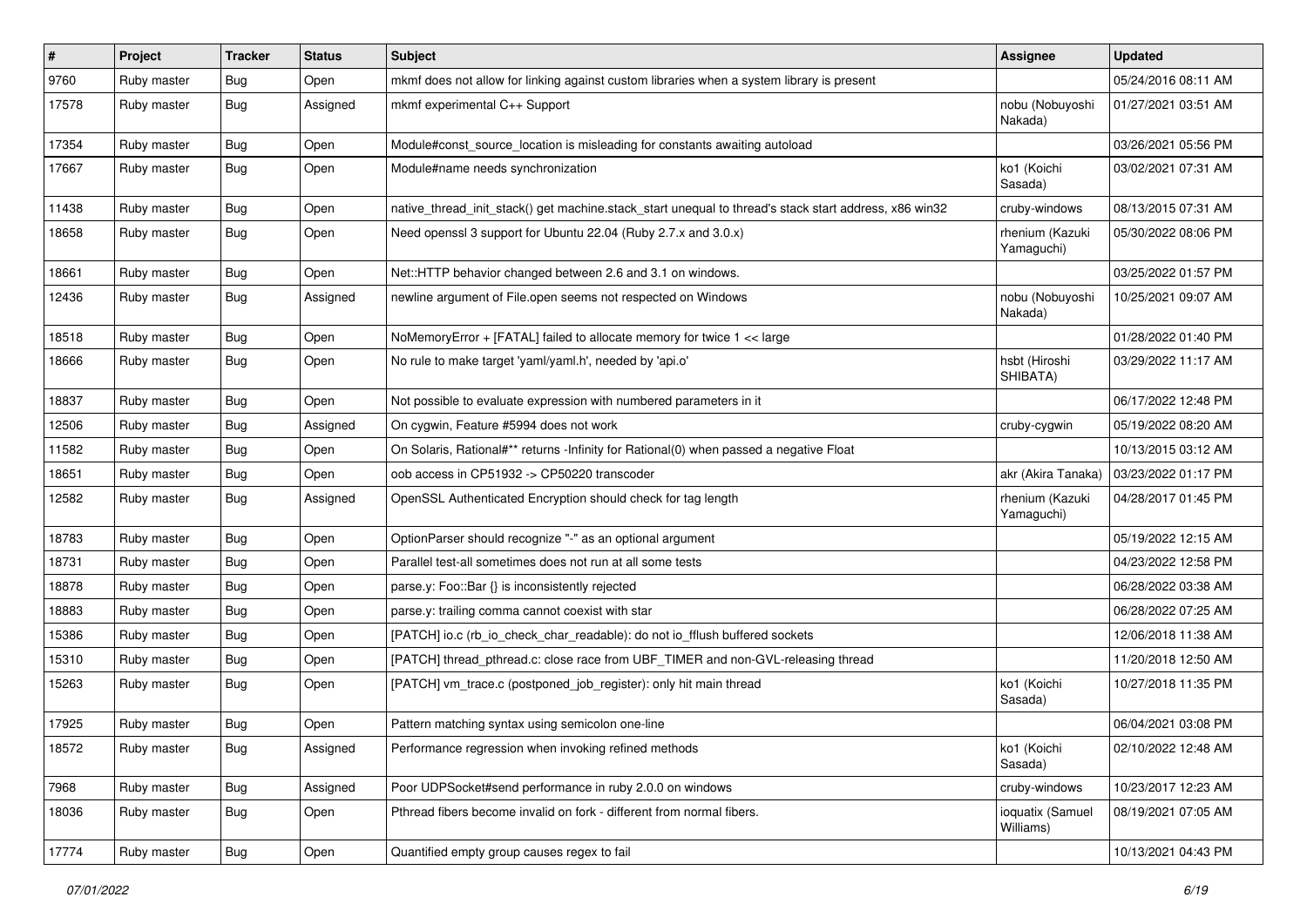| #     | Project     | <b>Tracker</b> | <b>Status</b> | Subject                                                                                 | <b>Assignee</b>        | <b>Updated</b>      |
|-------|-------------|----------------|---------------|-----------------------------------------------------------------------------------------|------------------------|---------------------|
| 17146 | Ruby master | <b>Bug</b>     | Open          | Queue operations are allowed after it is frozen                                         |                        | 10/20/2021 08:32 PM |
| 10128 | Ruby master | <b>Bug</b>     | Open          | Quoting problem for arguments of Kernel.system, Kernel.exec on Windows                  | cruby-windows          | 12/30/2019 03:00 AM |
| 18782 | Ruby master | <b>Bug</b>     | Open          | Race conditions in autoload when loading the same feature with multiple threads.        |                        | 05/18/2022 09:22 PM |
| 17180 | Ruby master | Bug            | Open          | Ractor and constant referencing                                                         |                        | 09/20/2020 05:43 PM |
| 17359 | Ruby master | <b>Bug</b>     | Open          | Ractor copy mode is not Ractor-safe                                                     | ko1 (Koichi<br>Sasada) | 12/02/2020 05:42 PM |
| 17677 | Ruby master | <b>Bug</b>     | Assigned      | Ractor crashes fork when blocking                                                       | ko1 (Koichi<br>Sasada) | 03/09/2021 12:42 AM |
| 18024 | Ruby master | <b>Bug</b>     | Assigned      | Ractor crashes when connections are closed in multiple Ractors                          | ko1 (Koichi<br>Sasada) | 12/14/2021 04:41 PM |
| 18119 | Ruby master | Bug            | Open          | Ractor crashes when instantiating classes                                               | ko1 (Koichi<br>Sasada) | 09/14/2021 01:42 AM |
| 17679 | Ruby master | <b>Bug</b>     | Assigned      | Ractor incoming channel can consume unlimited resources                                 | ko1 (Koichi<br>Sasada) | 06/30/2022 10:49 AM |
| 18129 | Ruby master | <b>Bug</b>     | Open          | Ractor-incompatible global variables can be accessed through alias                      |                        | 08/23/2021 10:08 PM |
| 17543 | Ruby master | <b>Bug</b>     | Open          | Ractor isolation broken by `self` in shareable proc                                     | ko1 (Koichi<br>Sasada) | 01/29/2021 03:06 PM |
| 17506 | Ruby master | Bug            | Open          | Ractor isolation broken by ThreadGroup                                                  |                        | 01/03/2021 08:05 PM |
| 17998 | Ruby master | Bug            | Assigned      | ractor: process hanging (with ractors initialized, but not being used)                  | ko1 (Koichi<br>Sasada) | 12/02/2021 08:17 PM |
| 17624 | Ruby master | Bug            | Open          | Ractor.receive is not thread-safe                                                       | ko1 (Koichi<br>Sasada) | 09/14/2021 01:40 AM |
| 17678 | Ruby master | <b>Bug</b>     | Assigned      | Ractors do not restart after fork                                                       | ko1 (Koichi<br>Sasada) | 03/09/2021 12:42 AM |
| 18816 | Ruby master | <b>Bug</b>     | Open          | Ractor segfaulting MacOS 12.4 (aarch64 / M1 processor)                                  |                        | 06/13/2022 01:46 PM |
| 18258 | Ruby master | Bug            | Open          | Ractor.shareable? can be slow and mutates internal object flags.                        | ko1 (Koichi<br>Sasada) | 10/21/2021 08:58 AM |
| 18760 | Ruby master | <b>Bug</b>     | Open          | Ractors vs "skynet" microbenchmark                                                      |                        | 05/02/2022 11:36 PM |
| 17826 | Ruby master | <b>Bug</b>     | Assigned      | Ractor#take hangs if used in multiple Threads                                           | ko1 (Koichi<br>Sasada) | 12/15/2021 01:30 PM |
| 18580 | Ruby master | <b>Bug</b>     | Open          | Range#include? inconsistency for beginless String ranges                                |                        | 03/09/2022 10:22 PM |
| 18473 | Ruby master | Bug            | Open          | Raw data in Socket::Option#inspect on Amazon Linux 2                                    |                        | 01/11/2022 02:13 PM |
| 18257 | Ruby master | <b>Bug</b>     | Open          | rb_mRubyVMFrozenCore is broken by GC run                                                |                        | 02/10/2022 12:36 PM |
| 18492 | Ruby master | Bug            | Open          | rb_rescue2` inside `rb_protect` segfaults on Windows                                    |                        | 01/14/2022 03:17 PM |
| 18472 | Ruby master | <b>Bug</b>     | Open          | rb_w32_map_errno is not found on Ruby-3.1.0                                             |                        | 01/13/2022 09:59 AM |
| 18456 | Ruby master | Bug            | Open          | rdoc non-determinism: module includes can be added once or twice to generated .ri       |                        | 01/01/2022 11:16 PM |
| 7859  | Ruby master | Bug            | Assigned      | Readline: Incorrect arrow key behavior in vi_editing_mode insert mode with Readline 6.2 | kouji (Kouji Takao)    | 12/25/2017 06:15 PM |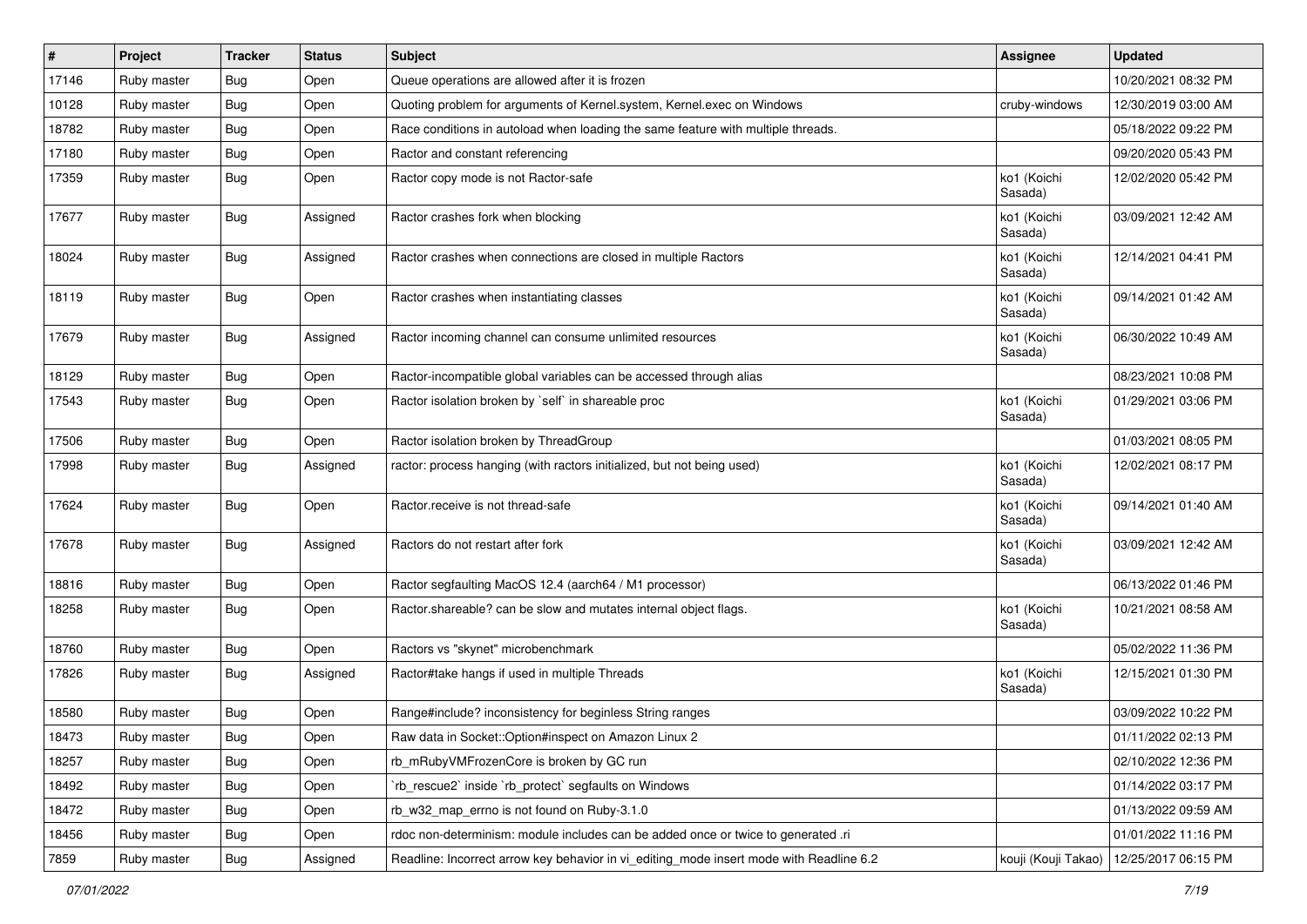| #     | Project     | <b>Tracker</b> | <b>Status</b> | <b>Subject</b>                                                                                                                                                      | <b>Assignee</b>                        | <b>Updated</b>      |
|-------|-------------|----------------|---------------|---------------------------------------------------------------------------------------------------------------------------------------------------------------------|----------------------------------------|---------------------|
| 15428 | Ruby master | <b>Bug</b>     | Open          | Refactor Proc#>> and #<<                                                                                                                                            |                                        | 08/20/2021 06:31 PM |
| 18799 | Ruby master | Bug            | Open          | Refinement#import_methods vs attr_reader                                                                                                                            |                                        | 05/25/2022 06:50 AM |
| 14083 | Ruby master | <b>Bug</b>     | Open          | Refinement in block calling incorrect method                                                                                                                        |                                        | 11/05/2017 07:36 PM |
| 11704 | Ruby master | <b>Bug</b>     | Assigned      | Refinements only get "used" once in loop                                                                                                                            | matz (Yukihiro<br>Matsumoto)           | 04/14/2016 02:45 AM |
| 14838 | Ruby master | Bug            | Open          | RegexpError with double "s" in look-behind assertion in case-insensitive unicode regexp                                                                             |                                        | 06/09/2018 04:04 PM |
| 14364 | Ruby master | Bug            | Open          | Regexp last match variable in procs                                                                                                                                 |                                        | 09/14/2018 05:28 AM |
| 16145 | Ruby master | <b>Bug</b>     | Open          | regexp match error if mixing /i, character classes, and utf8                                                                                                        |                                        | 09/06/2019 05:52 AM |
| 18686 | Ruby master | <b>Bug</b>     | Open          | Regexp supporting unexpected age properties in Ruby < 3.2                                                                                                           |                                        | 04/08/2022 06:52 PM |
| 18009 | Ruby master | <b>Bug</b>     | Open          | Regexps \w and \W with /i option and /u option produce inconsistent results under nested negation and<br>intersection                                               |                                        | 06/28/2021 09:09 AM |
| 8444  | Ruby master | Bug            | Open          | Regexp vars \$~ and friends are not thread local                                                                                                                    | ko1 (Koichi<br>Sasada)                 | 07/30/2019 07:38 AM |
| 13671 | Ruby master | <b>Bug</b>     | Assigned      | Regexp with lookbehind and case-insensitivity raises RegexpError only on strings with certain characters                                                            | duerst (Martin<br>Dürst)               | 11/30/2021 04:42 AM |
| 16776 | Ruby master | Bug            | Assigned      | Regression in coverage library                                                                                                                                      | ko1 (Koichi<br>Sasada)                 | 11/24/2021 07:26 AM |
| 18751 | Ruby master | Bug            | Open          | Regression on master for Method#== when comparing public with private method                                                                                        |                                        | 05/18/2022 01:27 AM |
| 18608 | Ruby master | <b>Bug</b>     | Open          | 'require': cannot load such file -- ripper (LoadError) after 'make distclean'                                                                                       |                                        | 05/27/2022 04:10 AM |
| 15993 | Ruby master | Bug            | Open          | require' doesn't work if there are Cyrillic chars in the path to Ruby dir                                                                                           |                                        | 07/09/2021 04:08 PM |
| 18355 | Ruby master | Bug            | Assigned      | require("pathname") within rack application chnages behaviors of Pathname methods, such as absolute?(),<br>when there are two versions of 'pathname' gem installed. | hsbt (Hiroshi<br>SHIBATA)              | 11/30/2021 08:01 AM |
| 13513 | Ruby master | <b>Bug</b>     | Assigned      | Resolv::DNS::Message.decode hangs after detecting truncation in UDP messages                                                                                        | akr (Akira Tanaka)                     | 03/08/2021 11:35 PM |
| 13864 | Ruby master | <b>Bug</b>     | Assigned      | Rinda multicast test failures due to missing default route                                                                                                          | seki (Masatoshi<br>Seki)               | 08/17/2021 07:16 AM |
| 17037 | Ruby master | Bug            | Open          | rounding of Rational#to_f                                                                                                                                           |                                        | 08/26/2020 03:54 AM |
| 9507  | Ruby master | <b>Bug</b>     | Open          | Ruby 2.1.0 is broken on ARMv5: tried to create Proc object without a block                                                                                          | charliesome<br>(Charlie<br>Somerville) | 01/05/2018 09:00 PM |
| 14387 | Ruby master | <b>Bug</b>     | Open          | Ruby 2.5 <sup>D</sup> Alpine Linux 000000000000 SystemStackError 00000                                                                                              |                                        | 04/21/2020 03:13 PM |
| 14418 | Ruby master | <b>Bug</b>     | Open          | ruby 2.5 slow regexp execution                                                                                                                                      |                                        | 12/29/2019 10:34 AM |
| 18457 | Ruby master | <b>Bug</b>     | Open          | ruby 2.7.5 fiddle/types.rb use uint32_t but fiddle/cparser.rb lacks uint32_t                                                                                        |                                        | 01/03/2022 01:00 PM |
| 17373 | Ruby master | <b>Bug</b>     | Open          | Ruby 3.0 is slower at Discourse bench than Ruby 2.7                                                                                                                 |                                        | 01/04/2021 06:47 AM |
| 17478 | Ruby master | <b>Bug</b>     | Assigned      | Ruby3.0 is slower than Ruby2.7.2 when parsing a large CSV file                                                                                                      | kou (Kouhei<br>Sutou)                  | 11/24/2021 05:12 AM |
| 18281 | Ruby master | Bug            | Open          | Ruby 3.1.0: gem uninstall -alx fails to uninstall debug                                                                                                             |                                        | 06/16/2022 01:08 AM |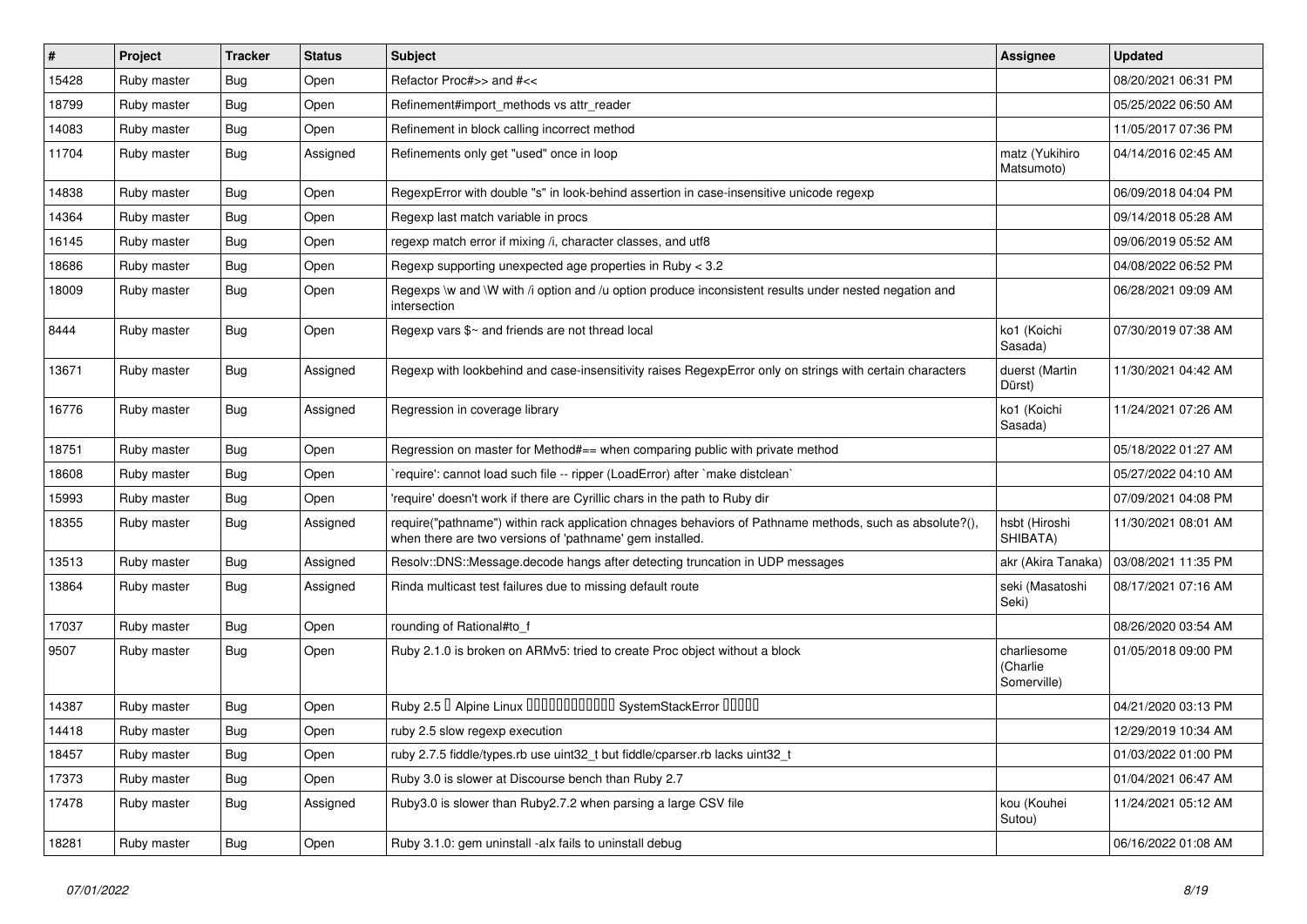| $\sharp$ | Project     | <b>Tracker</b> | <b>Status</b> | <b>Subject</b>                                                                               | Assignee                      | <b>Updated</b>      |
|----------|-------------|----------------|---------------|----------------------------------------------------------------------------------------------|-------------------------------|---------------------|
| 18337    | Ruby master | <b>Bug</b>     | Assigned      | Ruby allows zero-width characters in identifiers                                             | duerst (Martin<br>Dürst)      | 11/24/2021 09:13 AM |
| 10436    | Ruby master | Bug            | Open          | ruby -c and ripper inconsistency: m(&nil) {}                                                 |                               | 08/27/2019 12:08 AM |
| 14422    | Ruby master | <b>Bug</b>     | Open          | Ruby configuration options should not be reused for gem builds                               |                               | 03/05/2018 03:32 PM |
| 17142    | Ruby master | Bug            | Open          | Ruby fails to build in AIX                                                                   |                               | 03/20/2021 07:08 AM |
| 18758    | Ruby master | <b>Bug</b>     | Open          | Ruby fails to build on M1 Mac when x86 Homebrew is installed                                 |                               | 04/28/2022 03:19 PM |
| 18733    | Ruby master | <b>Bug</b>     | Open          | Ruby GC problems cause performance issue with Ractor                                         |                               | 04/15/2022 09:13 AM |
| 11269    | Ruby master | Bug            | Assigned      | ruby_init_setproctitle() should be called before require_libraries()                         | kosaki (Motohiro<br>KOSAKI)   | 06/17/2015 03:01 AM |
| 18464    | Ruby master | Bug            | Assigned      | RUBY_INTERNAL_EVENT_NEWOBJ tracepoint causes an interpreter crash when combined with Ractors | ko1 (Koichi<br>Sasada)        | 06/08/2022 08:25 AM |
| 16905    | Ruby master | Bug            | Open          | Ruby required to build Ruby on Haiku?                                                        |                               | 05/24/2020 08:08 AM |
| 16810    | Ruby master | Bug            | Open          | ruby segfaults on s390x with musl libc                                                       |                               | 03/05/2021 01:38 AM |
| 18842    | Ruby master | <b>Bug</b>     | Open          | Ruby's Resolv library does not handle correctly the `NODATA` case                            |                               | 06/19/2022 05:39 PM |
| 5317     | Ruby master | <b>Bug</b>     | Assigned      |                                                                                              | nobu (Nobuyoshi<br>Nakada)    | 01/05/2018 09:00 PM |
| 18002    | Ruby master | Bug            | Open          | s390x: Tests failing without LC_ALL env                                                      | jaruga (Jun Aruga)            | 07/12/2021 04:30 PM |
| 13571    | Ruby master | <b>Bug</b>     | Open          | Script arguments, encoding, windows / MinGW                                                  |                               | 11/12/2017 10:53 PM |
| 17799    | Ruby master | <b>Bug</b>     | Open          | Seg fault in rb_class_clear_method_cache                                                     |                               | 12/09/2021 05:39 AM |
| 18413    | Ruby master | Bug            | Open          | Segfault in `ripper/lexer.rb`                                                                |                               | 12/17/2021 04:49 PM |
| 18412    | Ruby master | Bug            | Open          | Segfault in test_ractor.rb                                                                   |                               | 12/17/2021 04:23 AM |
| 18034    | Ruby master | <b>Bug</b>     | Assigned      | Segmentation fault fiddle with `--enable-bundled-libffi` and macOS                           | kou (Kouhei<br>Sutou)         | 11/30/2021 07:39 AM |
| 5334     | Ruby master | Bug            | Assigned      | Segmentation fault in InternetExplorer IServiceProvider interface                            | suke (Masaki<br>Suketa)       | 12/30/2019 03:00 AM |
| 12444    | Ruby master | <b>Bug</b>     | Assigned      | Segmentation fault when running TestException#test_machine_stackoverflow on cygwin           | cruby-cygwin                  | 05/19/2022 08:20 AM |
| 16288    | Ruby master | <b>Bug</b>     | Open          | Segmentation fault with finalizers, threads                                                  |                               | 12/19/2019 07:46 PM |
| 18142    | Ruby master | Bug            | Assigned      | Segmentation fault with Ruby 3.0.2                                                           | k0kubun (Takashi<br>Kokubun)  | 09/02/2021 07:43 AM |
| 17196    | Ruby master | <b>Bug</b>     | Assigned      | Segmentation Fault with Socket#close in Ractors                                              | ko1 (Koichi<br>Sasada)        | 03/20/2022 01:52 PM |
| 18818    | Ruby master | <b>Bug</b>     | Open          | SEGV (Fiber scheduler?)                                                                      | ioquatix (Samuel<br>Williams) | 06/06/2022 06:31 PM |
| 14049    | Ruby master | <b>Bug</b>     | Open          | SEGV svn 60401 require_relative                                                              |                               | 10/26/2017 05:25 PM |
| 18186    | Ruby master | Bug            | Open          | SEGV with system command - MinGW?                                                            |                               | 09/22/2021 03:20 PM |
| 11230    | Ruby master | <b>Bug</b>     | Open          | Should rb struct s members() be public API?                                                  |                               | 04/17/2021 05:06 PM |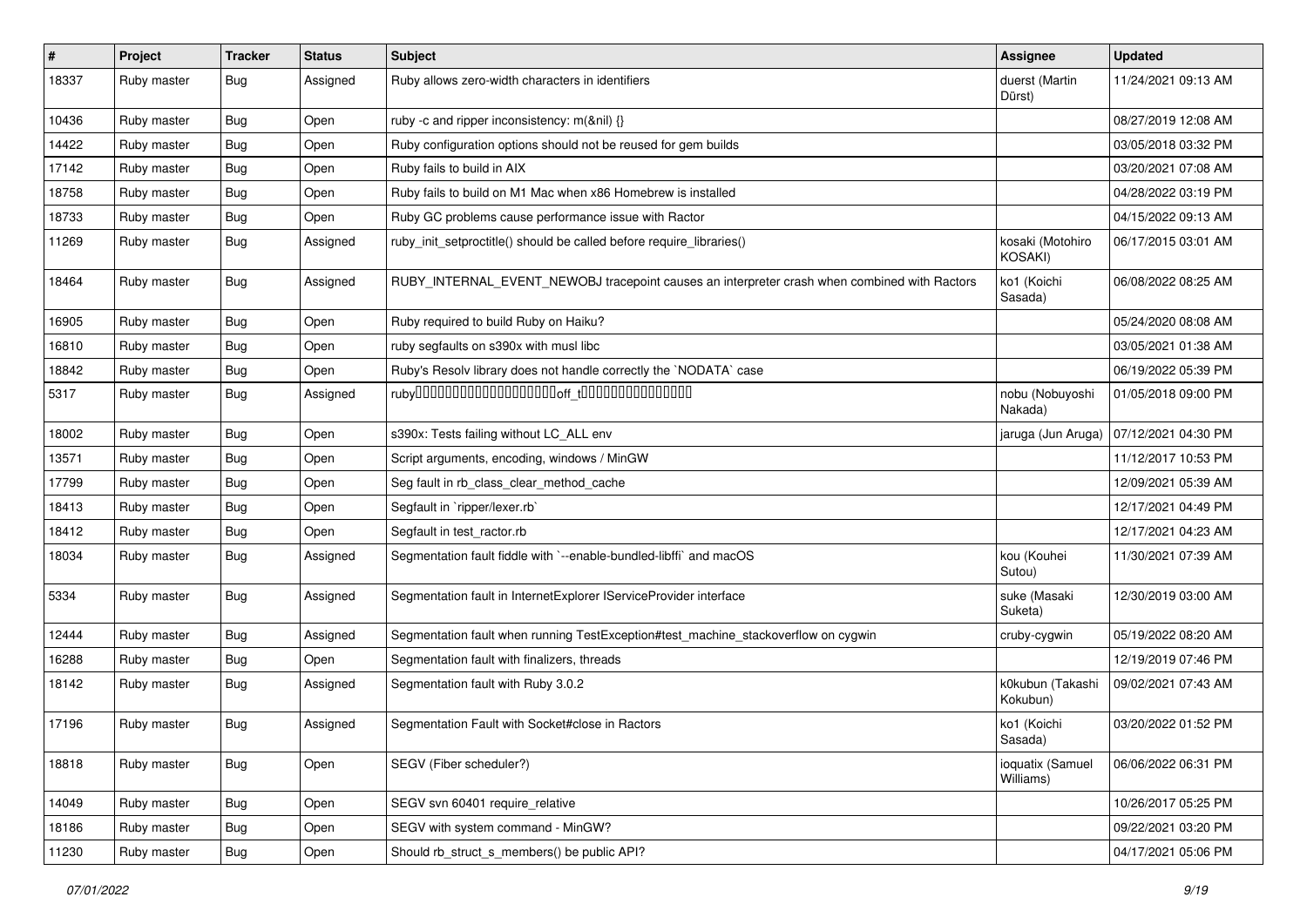| #     | Project     | <b>Tracker</b> | <b>Status</b> | Subject                                                                                                                                               | <b>Assignee</b>              | <b>Updated</b>      |
|-------|-------------|----------------|---------------|-------------------------------------------------------------------------------------------------------------------------------------------------------|------------------------------|---------------------|
| 11064 | Ruby master | Bug            | Open          | #singleton_methods for objects with special singleton_class returns an empty array                                                                    |                              | 01/31/2022 05:02 AM |
| 14474 | Ruby master | <b>Bug</b>     | Open          | skip "TestException#test_thread_signal_location" as known bug                                                                                         |                              | 12/10/2018 07:09 AM |
| 17995 | Ruby master | <b>Bug</b>     | Open          | Slow down when mjit and Ractor are being used at same time                                                                                            | k0kubun (Takashi<br>Kokubun) | 06/11/2022 04:02 AM |
| 18759 | Ruby master | <b>Bug</b>     | Open          | snapshot-ruby_2_7: test failure on macos-12                                                                                                           |                              | 04/28/2022 12:18 AM |
| 17926 | Ruby master | <b>Bug</b>     | Open          | spec/ruby/core/file/atime_spec.rb: a random failing test on Travis ppc64le                                                                            |                              | 06/02/2021 04:35 PM |
| 16158 | Ruby master | <b>Bug</b>     | Open          | "st" Character Sequence In Regex Look-Behind Causes Illegal Pattern Error When Combined With POSIX<br>Bracket Expressions And Case Insensitivity Flag |                              | 09/17/2019 09:37 AM |
| 14679 | Ruby master | Bug            | Assigned      | StdLib gems should properly specify their dependencies                                                                                                | hsbt (Hiroshi<br>SHIBATA)    | 04/11/2018 01:14 PM |
| 11526 | Ruby master | Bug            | Assigned      | Streaming HTTP requests are not idempotent and should not be retried                                                                                  | naruse (Yui<br>NARUSE)       | 07/01/2019 09:16 PM |
| 16497 | Ruby master | <b>Bug</b>     | Assigned      | StringIO#internal_encoding is broken (more severely in 2.7)                                                                                           | nobu (Nobuyoshi<br>Nakada)   | 10/26/2021 04:31 PM |
| 16927 | Ruby master | <b>Bug</b>     | Open          | String#tr won't return the expected result for some sign with diacritics                                                                              |                              | 06/01/2020 05:24 AM |
| 18886 | Ruby master | Bug            | Open          | Struct aref and aset don't trigger any tracepoints.                                                                                                   | ko1 (Koichi<br>Sasada)       | 06/29/2022 06:05 AM |
| 18826 | Ruby master | <b>Bug</b>     | Open          | Symbol#to_proc inconsistent, sometimes calls private methods                                                                                          |                              | 06/16/2022 07:27 AM |
| 18080 | Ruby master | <b>Bug</b>     | Open          | Syntax error on one-line pattern matching                                                                                                             |                              | 08/18/2021 12:38 AM |
| 7742  | Ruby master | <b>Bug</b>     | Open          | System encoding (Windows-1258) is not recognized by Ruby to convert back to UTF-8                                                                     | duerst (Martin<br>Dürst)     | 12/25/2017 06:15 PM |
| 4040  | Ruby master | <b>Bug</b>     | Assigned      | SystemStackError with Hash[*a] for Large _a_                                                                                                          | ko1 (Koichi<br>Sasada)       | 12/25/2017 06:14 PM |
| 14681 | Ruby master | Bug            | Open          | syswrite': stream closed in another thread (IOError)                                                                                                  |                              | 04/22/2018 12:12 AM |
| 17680 | Ruby master | <b>Bug</b>     | Open          | tab completion no longer works on irb3.0                                                                                                              |                              | 03/13/2021 08:06 AM |
| 18380 | Ruby master | <b>Bug</b>     | Open          | TestAddressResolve#test_socket_getnameinfo_domain_blocking test failures                                                                              |                              | 12/21/2021 04:22 PM |
| 14064 | Ruby master | <b>Bug</b>     | Open          | test-all with and without -j - incorrect assertions and missing test methods                                                                          |                              | 11/03/2017 10:54 PM |
| 12442 | Ruby master | <b>Bug</b>     | Assigned      | TestArgf#test_textmode fails on cygwin                                                                                                                | cruby-cygwin                 | 05/19/2022 08:20 AM |
| 16492 | Ruby master | <b>Bug</b>     | Open          | TestBugReporter#test_bug_reporter_add test failures                                                                                                   | jaruga (Jun Aruga)           | 08/24/2021 01:12 PM |
| 12473 | Ruby master | <b>Bug</b>     | Assigned      | Test failure on fedora with TestTimeExtension#test huge precision                                                                                     | nobu (Nobuyoshi<br>Nakada)   | 04/28/2017 01:45 PM |
| 14090 | Ruby master | <b>Bug</b>     | Assigned      | TestGc#test_interrupt_in_finalizer` fails very rarely                                                                                                 | ko1 (Koichi<br>Sasada)       | 12/02/2021 07:24 PM |
| 12445 | Ruby master | <b>Bug</b>     | Assigned      | Testing TestIO#test open fifo does not block other threads results in deadlock on cygwin                                                              | cruby-cygwin                 | 05/19/2022 08:20 AM |
| 17999 | Ruby master | <b>Bug</b>     | Open          | TestMethod#test_zsuper intermittent timeout error on raspbian10-aarch64 CI                                                                            |                              | 06/18/2021 01:33 AM |
| 12500 | Ruby master | Bug            | Open          | TestProcess#test_aspawn_too_long_path fails on mips with "argument too big"                                                                           |                              | 12/29/2019 10:38 AM |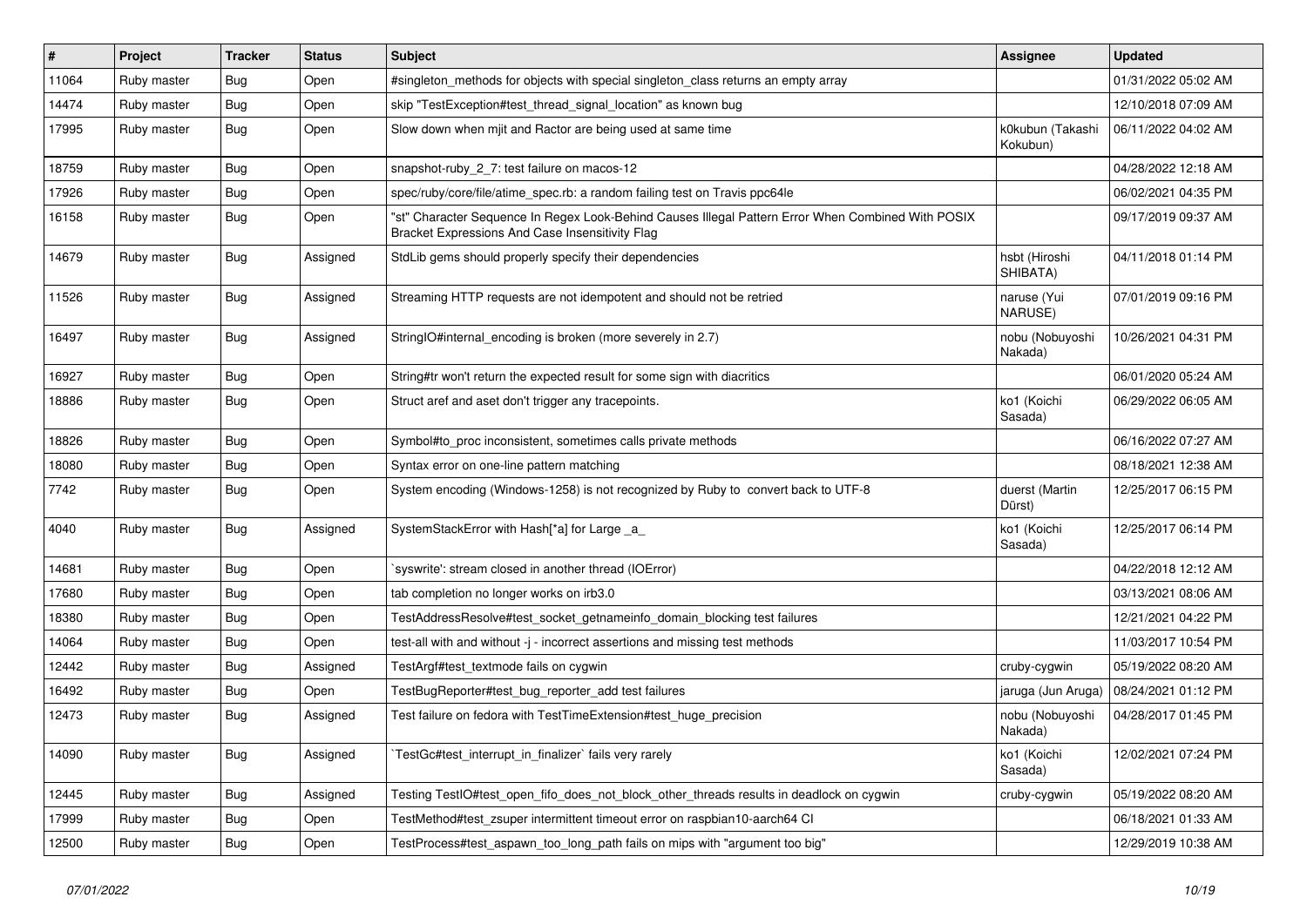| $\sharp$ | Project     | <b>Tracker</b> | <b>Status</b> | <b>Subject</b>                                                                                                 | Assignee                     | <b>Updated</b>      |
|----------|-------------|----------------|---------------|----------------------------------------------------------------------------------------------------------------|------------------------------|---------------------|
| 10580    | Ruby master | <b>Bug</b>     | Open          | TestProcess#test_deadlock_by_signal_at_forking fails on ARM                                                    | akr (Akira Tanaka)           | 12/30/2019 03:00 AM |
| 4173     | Ruby master | Bug            | Open          | TestProcess#test_wait_and_sigchild DDDDDDDD                                                                    |                              | 03/15/2018 08:29 AM |
| 14727    | Ruby master | Bug            | Assigned      | TestQueue#test_queue_with_trap always timeout on Windows10                                                     | ko1 (Koichi<br>Sasada)       | 05/01/2018 02:59 AM |
| 18393    | Ruby master | Bug            | Open          | TestReadline#test_interrupt_in_other_thread fails on armv7hl                                                   |                              | 12/07/2021 02:03 PM |
| 13269    | Ruby master | <b>Bug</b>     | Assigned      | test/readline/test readline.rb and mingw                                                                       | nobu (Nobuyoshi<br>Nakada)   | 03/13/2017 08:56 AM |
| 18073    | Ruby master | <b>Bug</b>     | Open          | test/ruby/test_jit.rb: "error: invalid use of '_builtin_va_arg_pack ()" on Ruby 2.7.4 on gcc 4.8.5             |                              | 12/03/2021 03:04 PM |
| 16265    | Ruby master | <b>Bug</b>     | Open          | Test (spec) failure using current MSYS2 tools, related to -fstack-protector and possibly<br>D_FORTIFY_SOURCE=2 |                              | 12/03/2019 03:09 PM |
| 16493    | Ruby master | Bug            | Open          | TestThreadQueue#test_thr_kill is flaky on AArch64                                                              |                              | 01/09/2020 09:39 AM |
| 14761    | Ruby master | <b>Bug</b>     | Open          | TestThread#test_join_limits hangs up on Solaris 10 with gcc                                                    |                              | 05/16/2018 05:23 AM |
| 16920    | Ruby master | Bug            | Open          | TestThread#test_signal_at_join fails on aarch64                                                                |                              | 12/07/2021 02:17 PM |
| 18763    | Ruby master | <b>Bug</b>     | Open          | The configure option "--with-openssl-dir" has lower precedence than pkg-config                                 |                              | 05/11/2022 11:39 AM |
| 18797    | Ruby master | <b>Bug</b>     | Open          | Third argument to Regexp.new is a bit broken                                                                   |                              | 05/23/2022 10:11 AM |
| 15072    | Ruby master | <b>Bug</b>     | Open          | thread.c:4356:5: error: implicit declaration of function 'ubf_list_atfork'                                     | normalperson<br>(Eric Wong)  | 09/20/2018 03:32 AM |
| 8185     | Ruby master | Bug            | Open          | Thread/fork issue                                                                                              |                              | 12/30/2019 03:00 AM |
| 12689    | Ruby master | Bug            | Open          | Thread isolation of $\gamma$ and $\gamma$                                                                      |                              | 04/01/2021 08:51 PM |
| 15438    | Ruby master | Bug            | Open          | Threads can't switch faster than TIME_QUANTUM_(NSEC USEC MSEC)                                                 |                              | 03/25/2019 08:53 PM |
| 11174    | Ruby master | Bug            | Open          | threads memory leak                                                                                            | ko1 (Koichi<br>Sasada)       | 06/17/2019 03:17 PM |
| 18144    | Ruby master | Bug            | Open          | Timeout not working while regular expression match is running                                                  |                              | 09/02/2021 07:08 AM |
| 17289    | Ruby master | Bug            | Assigned      | Time#strftime occurs Segmentation Fault on ruby-2.7.2p137                                                      | shyouhei<br>(Shyouhei Urabe) | 11/05/2020 07:57 AM |
| 18132    | Ruby master | Bug            | Open          | TODO: fix ccan/list thread safety                                                                              |                              | 01/02/2022 08:22 AM |
| 18269    | Ruby master | <b>Bug</b>     | Open          | trace_opt_not and trace_opt_regexpmatch2 insns are indistinguishable                                           |                              | 11/12/2021 07:44 AM |
| 7976     | Ruby master | Bug            | Assigned      | TracePoint call is at call point, not call site                                                                | ko1 (Koichi<br>Sasada)       | 01/05/2018 09:00 PM |
| 6351     | Ruby master | Bug            | Assigned      | transcode table generator does not support multi characters of Unicode                                         | duerst (Martin<br>Dürst)     | 12/25/2017 06:15 PM |
| 18444    | Ruby master | <b>Bug</b>     | Open          | Trapped TSTP causes a locking deadlock in 3.0.3 onward                                                         |                              | 05/26/2022 10:29 PM |
| 12725    | Ruby master | <b>Bug</b>     | Assigned      | Trying to use ./miniruby before it exists                                                                      | nobu (Nobuyoshi<br>Nakada)   | 04/28/2017 01:45 PM |
| 14582    | Ruby master | <b>Bug</b>     | Open          | Unable to use `method entry` and `method return` tracing probes since 2.5                                      |                              | 06/18/2021 06:08 PM |
| 18013    | Ruby master | Bug            | Open          | Unexpected results when mxiing negated character classes and case-folding                                      |                              | 06/29/2021 12:05 PM |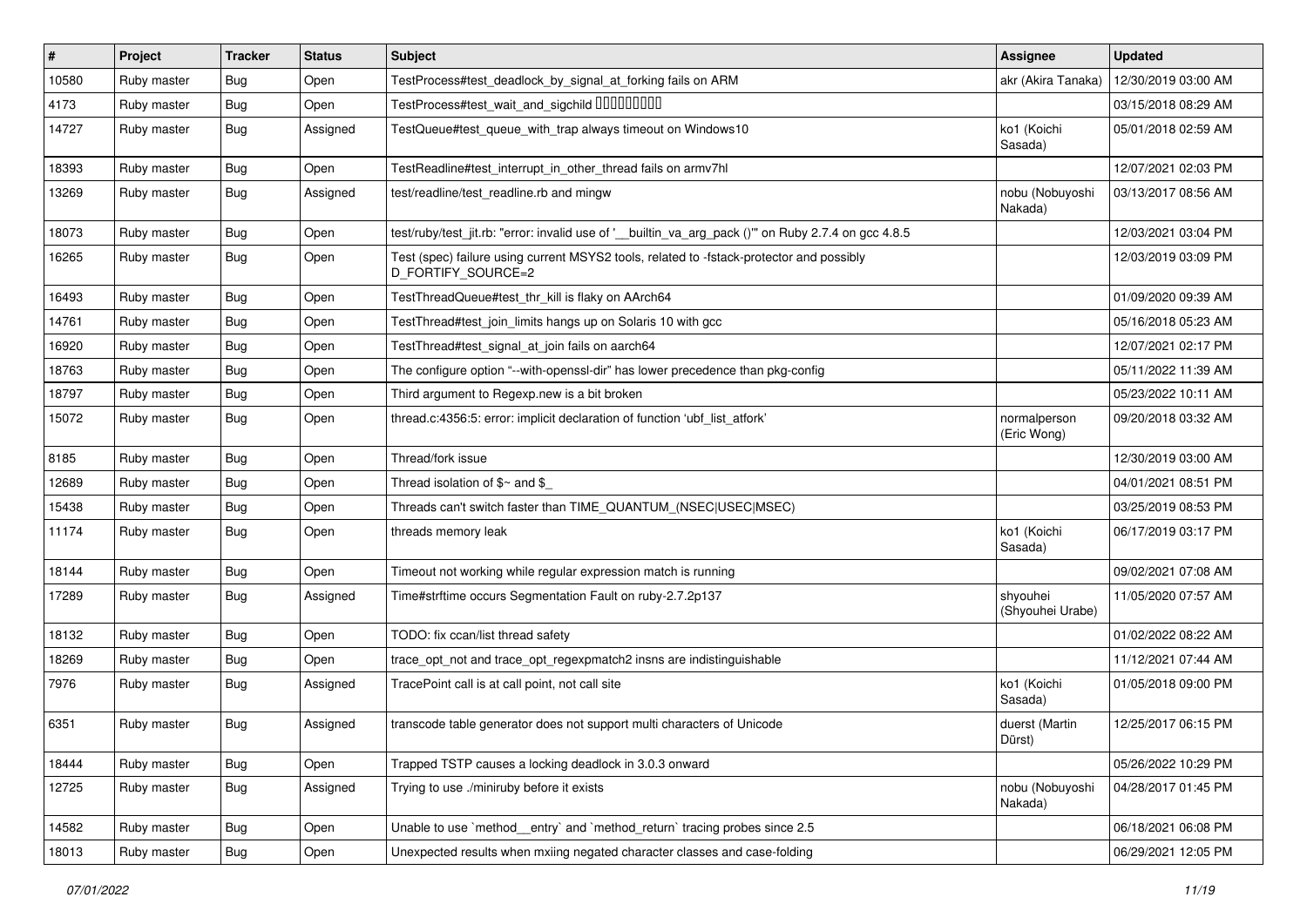| $\#$  | Project     | <b>Tracker</b> | <b>Status</b> | <b>Subject</b>                                                                                                                    | <b>Assignee</b>                        | <b>Updated</b>      |
|-------|-------------|----------------|---------------|-----------------------------------------------------------------------------------------------------------------------------------|----------------------------------------|---------------------|
| 18510 | Ruby master | Bug            | Open          | Unexpected waiting for console when starting ruby on windows                                                                      |                                        | 01/23/2022 02:53 PM |
| 18286 | Ruby master | <b>Bug</b>     | Open          | Universal arm64/x86_84 binary built on an x86_64 machine segfaults/is killed on arm64                                             |                                        | 05/26/2022 09:45 PM |
| 17420 | Ruby master | Bug            | Open          | Unsafe mutation of \$" when doing non-RubyGems require in Ractor                                                                  | ko1 (Koichi<br>Sasada)                 | 01/07/2021 01:23 PM |
| 12852 | Ruby master | Bug            | Open          | URI.parse can't handle non-ascii URIs                                                                                             | akira (akira<br>yamada)                | 12/12/2016 06:39 PM |
| 18740 | Ruby master | Bug            | Open          | Use of rightward assignment changes line number needed for line-targeted TracePoint                                               |                                        | 04/27/2022 09:56 AM |
| 18795 | Ruby master | Bug            | Open          | Verbose GC debug output with -DRGENGC_DEBUG=5 causes a crash                                                                      |                                        | 06/08/2022 08:24 AM |
| 7840  | Ruby master | <b>Bug</b>     | Open          | -Wdeclaration-after-statement is valid for C/ObjC but not for C++                                                                 | nobu (Nobuyoshi<br>Nakada)             | 06/02/2020 04:41 PM |
| 16959 | Ruby master | <b>Bug</b>     | Open          | Weakmap has specs and third-party usage despite being a private API                                                               |                                        | 06/13/2020 08:54 PM |
| 18247 | Ruby master | Bug            | Open          | weird results for `Array#slice` or `Array#[]` with argument of type `Enumerator::ArithmeticSequence`                              |                                        | 03/30/2022 11:05 PM |
| 17617 | Ruby master | Bug            | Open          | When a Ractor's incoming port is closed, Ractor receive if does not raise Ractor::ClosedError, but instead<br>blocks indefinitely | ko1 (Koichi<br>Sasada)                 | 09/14/2021 01:40 AM |
| 15764 | Ruby master | <b>Bug</b>     | Open          | Whitespace and control characters should not be permitted in tokens                                                               | matz (Yukihiro<br>Matsumoto)           | 04/22/2019 07:48 AM |
| 14640 | Ruby master | Bug            | Open          | [win32] File.realpath treats a relative path with a drive letter as an absolute path.                                             | cruby-windows                          | 12/10/2018 07:09 AM |
| 12040 | Ruby master | Bug            | Assigned      | [Win32] File.stat fails on a mounted volume                                                                                       | cruby-windows                          | 02/01/2016 08:13 AM |
| 15550 | Ruby master | <b>Bug</b>     | Assigned      | Windows - gem bin files - can't run from bash shell                                                                               | hsbt (Hiroshi<br>SHIBATA)              | 03/20/2019 01:05 AM |
| 18794 | Ruby master | Bug            | Open          | Windows - intermittent SEGV TestObjSpace#test_reachable_objects_during_iteration                                                  |                                        | 06/30/2022 11:13 PM |
| 18359 | Ruby master | <b>Bug</b>     | Open          | [Windows MinGW] warning Please include winsock2.h before windows.h                                                                |                                        | 11/23/2021 05:07 PM |
| 18737 | Ruby master | <b>Bug</b>     | Open          | Windows 'require' is case independent                                                                                             |                                        | 04/22/2022 06:18 PM |
| 13644 | Ruby master | Bug            | Open          | Windows - Setting Time.now                                                                                                        |                                        | 06/11/2017 03:43 AM |
| 15247 | Ruby master | <b>Bug</b>     | Open          | Windows - TEMP folder, non 8.3 & drive, fails & errors in test-all (ruby & rdoc)                                                  |                                        | 10/23/2018 05:02 PM |
| 7964  | Ruby master | Bug            | Assigned      | Writing an ASCII-8BIT String to a StringIO created from a UTF-8 String                                                            | nobu (Nobuyoshi<br>Nakada)             | 01/05/2018 09:00 PM |
| 18454 | Ruby master | <b>Bug</b>     | Open          | YJIT slowing down key Discourse benchmarks                                                                                        |                                        | 01/04/2022 08:45 AM |
| 15166 | Ruby master | Feature        | Assigned      | 2.5 times faster implementation than current gcd implmentation                                                                    | watson1978<br>(Shizuo Fujita)          | 04/26/2019 09:12 PM |
| 18332 | Ruby master | Feature        | Open          | a ? b                                                                                                                             |                                        | 12/29/2021 04:38 AM |
| 12272 | Ruby master | Feature        | Open          | Accepting HTML entity name in string literal                                                                                      |                                        | 04/13/2016 05:16 AM |
| 12247 | Ruby master | Feature        | Open          | accept multiple arguments at Array#delete                                                                                         |                                        | 04/04/2016 10:16 PM |
| 9347  | Ruby master | Feature        | Open          | Accept non callable argument to detect                                                                                            | marcandre<br>(Marc-Andre<br>Lafortune) | 01/05/2018 09:00 PM |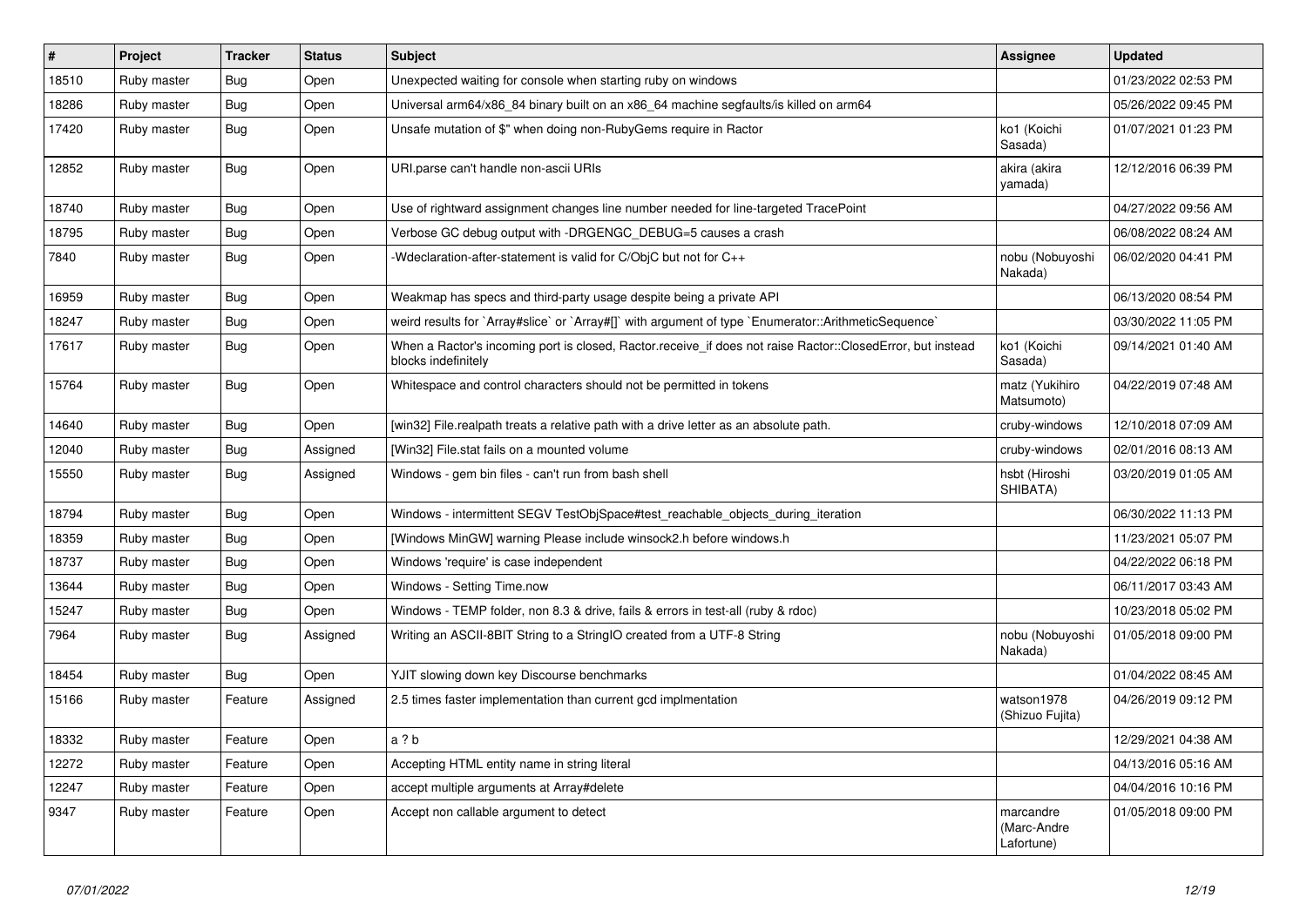| $\#$  | Project     | <b>Tracker</b> | <b>Status</b> | <b>Subject</b>                                                                                                                              | Assignee                     | <b>Updated</b>      |
|-------|-------------|----------------|---------------|---------------------------------------------------------------------------------------------------------------------------------------------|------------------------------|---------------------|
| 16381 | Ruby master | Feature        | Open          | Accept resolv timeout in Net::HTTP                                                                                                          |                              | 11/29/2019 04:38 PM |
| 9992  | Ruby master | Feature        | Open          | Access Modifiers (Internal Interfaces)                                                                                                      |                              | 12/18/2017 03:04 PM |
| 12867 | Ruby master | Feature        | Open          | Add ability to check validity of a URL                                                                                                      |                              | 12/23/2021 11:43 PM |
| 18812 | Ruby master | Feature        | Open          | Add ability to trace exit locations for YJIT                                                                                                |                              | 06/01/2022 02:42 PM |
| 17834 | Ruby master | Feature        | Open          | Add a Bytes and BytesArray class that implement memoryview                                                                                  |                              | 05/06/2021 02:22 PM |
| 18168 | Ruby master | Feature        | Open          | Add ActiveSupport deep transform values to Ruby                                                                                             |                              | 09/15/2021 05:29 AM |
| 8042  | Ruby master | Feature        | Assigned      | Add Addrinfo#socket to create a socket that is not connected or bound                                                                       | matz (Yukihiro<br>Matsumoto) | 12/25/2017 06:15 PM |
| 17155 | Ruby master | Feature        | Open          | Add a Diggable mixin                                                                                                                        |                              | 09/05/2020 02:08 PM |
| 14758 | Ruby master | Feature        | Open          | Add a first-class support for isolated bounded packages / modules / contexts                                                                |                              | 05/18/2018 09:13 AM |
| 17942 | Ruby master | Feature        | Open          | Add a `initialize(public @a, private @b)` shortcut syntax for defining public/private accessors for instance<br>vars as part of constructor |                              | 12/13/2021 12:43 AM |
| 9185  | Ruby master | Feature        | Open          | Add alias_class_method or class_alias functionality                                                                                         |                              | 01/05/2018 09:00 PM |
| 15541 | Ruby master | Feature        | Open          | Add alias symbolize_keys for symbolize_names kwarg for JSON.parse                                                                           |                              | 01/15/2020 07:00 PM |
| 11181 | Ruby master | Feature        | Open          | Add a line directive to Ruby                                                                                                                | matz (Yukihiro<br>Matsumoto) | 01/26/2016 02:04 AM |
| 7704  | Ruby master | Feature        | Open          | Add a list of enabled (experimental) language features.                                                                                     | matz (Yukihiro<br>Matsumoto) | 12/25/2017 06:15 PM |
| 15446 | Ruby master | Feature        | Open          | Add a method `String#each_match` to the Ruby core                                                                                           |                              | 02/06/2019 08:00 AM |
| 13395 | Ruby master | Feature        | Open          | Add a method to check for not nil                                                                                                           |                              | 09/30/2017 12:53 PM |
| 6682  | Ruby master | Feature        | Assigned      | Add a method to return an instance attached by a singleton class                                                                            | shyouhei<br>(Shyouhei Urabe) | 12/25/2017 06:15 PM |
| 16761 | Ruby master | Feature        | Open          | Add an API to move the entire heap, as to make testing GC.compact compatibility easier                                                      |                              | 05/07/2020 04:03 PM |
| 16665 | Ruby master | Feature        | Open          | Add an Array#except index method                                                                                                            |                              | 03/15/2020 03:37 PM |
| 18762 | Ruby master | Feature        | Open          | Add an Array#undigits that compliments Integer#digits                                                                                       |                              | 05/03/2022 08:08 PM |
| 13820 | Ruby master | Feature        | Open          | Add a nil coalescing operator                                                                                                               |                              | 03/16/2021 03:34 PM |
| 6973  | Ruby master | Feature        | Assigned      | Add an #integral? method to Numeric to test for whole-number values                                                                         | mrkn (Kenta<br>Murata)       | 12/25/2017 06:15 PM |
| 16946 | Ruby master | Feature        | Open          | Add an `intersperse` method                                                                                                                 |                              | 06/11/2020 01:47 AM |
| 18275 | Ruby master | Feature        | Open          | Add an option to define_method to not capture the surrounding environment                                                                   | ko1 (Koichi<br>Sasada)       | 12/03/2021 02:34 PM |
| 6309  | Ruby master | Feature        | Assigned      | Add a reference queue for weak references                                                                                                   | matz (Yukihiro<br>Matsumoto) | 08/23/2020 09:07 PM |
| 16913 | Ruby master | Feature        | Open          | Add `ARGF#each io`                                                                                                                          |                              | 05/25/2020 11:33 PM |
| 8626  | Ruby master | Feature        | Open          | Add a Set coercion method to the standard lib: Set (possible set)                                                                           |                              | 12/23/2021 11:43 PM |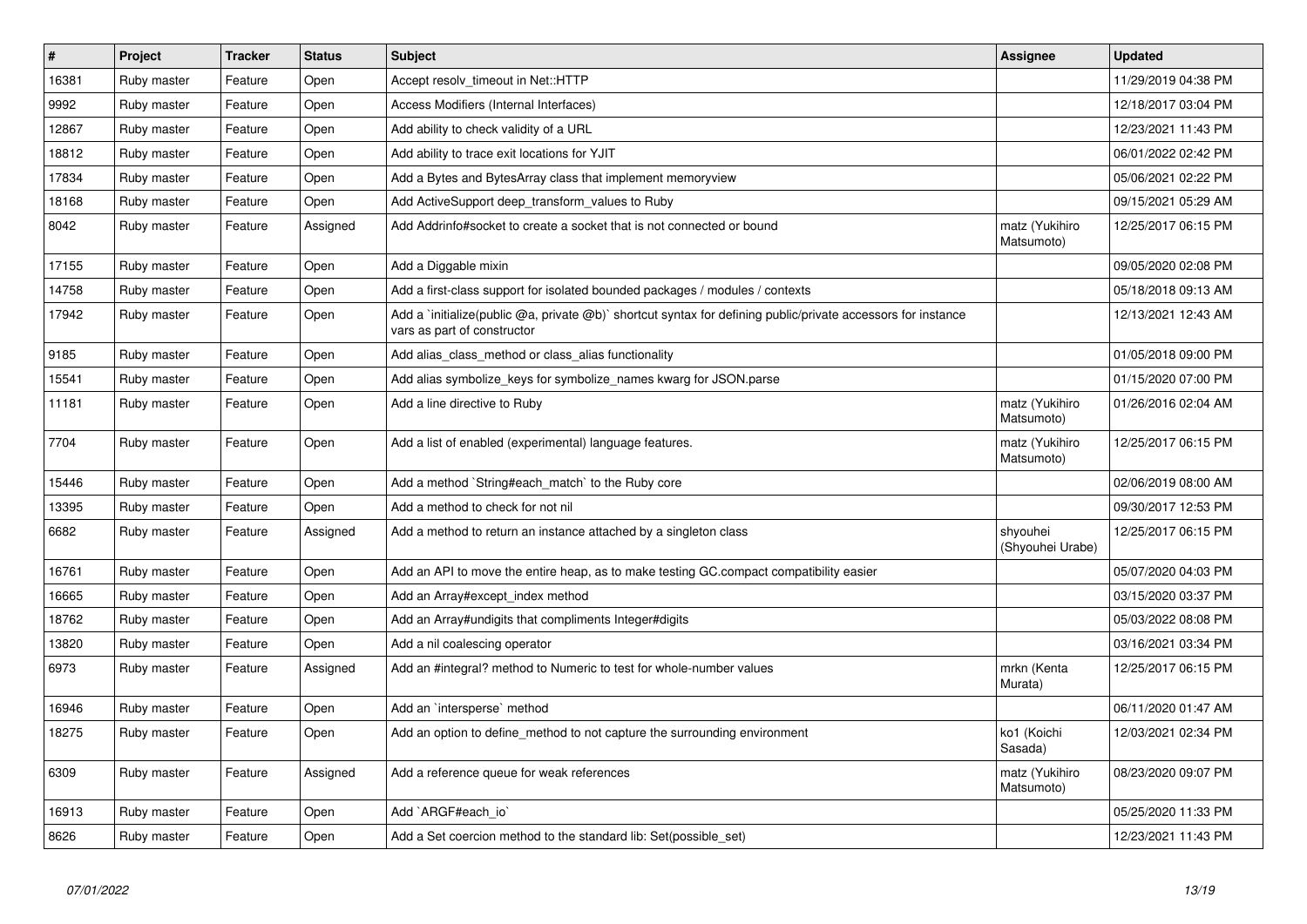| $\sharp$ | Project     | <b>Tracker</b> | <b>Status</b> | <b>Subject</b>                                                                       | Assignee                     | <b>Updated</b>      |
|----------|-------------|----------------|---------------|--------------------------------------------------------------------------------------|------------------------------|---------------------|
| 16012    | Ruby master | Feature        | Assigned      | Add a (small) test-install suite?                                                    | hsbt (Hiroshi<br>SHIBATA)    | 07/30/2019 08:13 AM |
| 18004    | Ruby master | Feature        | Open          | Add Async to the stdlib                                                              |                              | 11/26/2021 06:01 AM |
| 16244    | Ruby master | Feature        | Open          | Add a Time#before? and Time#after? method                                            |                              | 12/15/2019 12:59 AM |
| 18228    | Ruby master | Feature        | Open          | Add a 'timeout' option to 'IO.copy stream'                                           |                              | 10/01/2021 05:10 AM |
| 18594    | Ruby master | Feature        | Open          | Add a #to h method on URI:: Generic                                                  |                              | 03/31/2022 01:18 PM |
| 12455    | Ruby master | Feature        | Open          | Add a way for class String to determine whether it has only numbers / digits or not  |                              | 07/20/2016 03:13 AM |
| 16018    | Ruby master | Feature        | Open          | Add a way to deprecate methods                                                       |                              | 09/02/2019 06:24 AM |
| 15222    | Ruby master | Feature        | Open          | Add a way to distinguish between Struct classes with and without keyword initializer |                              | 10/11/2018 01:16 PM |
| 12244    | Ruby master | Feature        | Open          | Add a way to `integer - integer % num`                                               | matz (Yukihiro<br>Matsumoto) | 05/17/2016 06:05 AM |
| 16150    | Ruby master | Feature        | Open          | Add a way to request a frozen string from to s                                       |                              | 06/03/2022 04:42 PM |
| 11148    | Ruby master | Feature        | Open          | Add a way to require files, but not raise an exception when the file isn't found     |                              | 05/13/2015 05:57 PM |
| 18593    | Ruby master | Feature        | Open          | Add back URI.escape                                                                  |                              | 02/18/2022 07:45 PM |
| 12802    | Ruby master | Feature        | Open          | Add BLAKE2 support to Digest                                                         |                              | 09/02/2019 05:58 AM |
| 14066    | Ruby master | Feature        | Assigned      | Add CAA DNS RR on Resolv                                                             | akr (Akira Tanaka)           | 11/10/2017 06:50 AM |
| 16282    | Ruby master | Feature        | Open          | Add "call data" wrapper IMEMO object so inline cache can be updated                  |                              | 10/29/2019 12:13 AM |
| 11373    | Ruby master | Feature        | Open          | Add command line option to query valid values for --dump                             |                              | 07/27/2021 11:09 AM |
| 13263    | Ruby master | Feature        | Open          | Add companion integer nth-root method to recent Integer#isqrt                        |                              | 04/05/2017 12:49 AM |
| 15393    | Ruby master | Feature        | Open          | Add compilation flags to freeze Array and Hash literals                              |                              | 01/15/2019 12:15 AM |
| 17496    | Ruby master | Feature        | Open          | Add constant Math::TAU                                                               |                              | 01/13/2021 05:47 AM |
| 18146    | Ruby master | Feature        | Open          | Add `delete_prefix` and `delete_suffix` to `Pathname`                                |                              | 09/03/2021 04:59 AM |
| 14618    | Ruby master | Feature        | Open          | Add display width method to String for CLI                                           |                              | 03/21/2018 04:00 AM |
| 16937    | Ruby master | Feature        | Assigned      | Add DNS over HTTP to Resolv                                                          | akr (Akira Tanaka)           | 12/10/2020 09:15 AM |
| 15590    | Ruby master | Feature        | Open          | Add dups to Array to find duplicates                                                 |                              | 02/08/2019 10:00 AM |
| 11577    | Ruby master | Feature        | Open          | Add encodeURIComponent compatible API for URI                                        |                              | 10/09/2015 01:40 PM |
| 14077    | Ruby master | Feature        | Open          | Add Encoding::FILESYSTEM and Encoding::LOCALE constants                              |                              | 11/03/2017 09:31 PM |
| 5970     | Ruby master | Feature        | Assigned      | Add Enumerable#join with same semantics as Array#join                                | matz (Yukihiro<br>Matsumoto) | 12/25/2017 06:15 PM |
| 14399    | Ruby master | Feature        | Open          | Add Enumerable#product                                                               |                              | 08/11/2019 09:34 PM |
| 14593    | Ruby master | Feature        | Open          | Add `Enumerator#concat`                                                              |                              | 03/08/2018 09:15 PM |
| 16833    | Ruby master | Feature        | Open          | Add Enumerator#empty?                                                                |                              | 05/06/2020 07:55 PM |
| 18438    | Ruby master | Feature        | Open          | Add `Exception#additional message` to show additional error information              |                              | 02/07/2022 02:55 AM |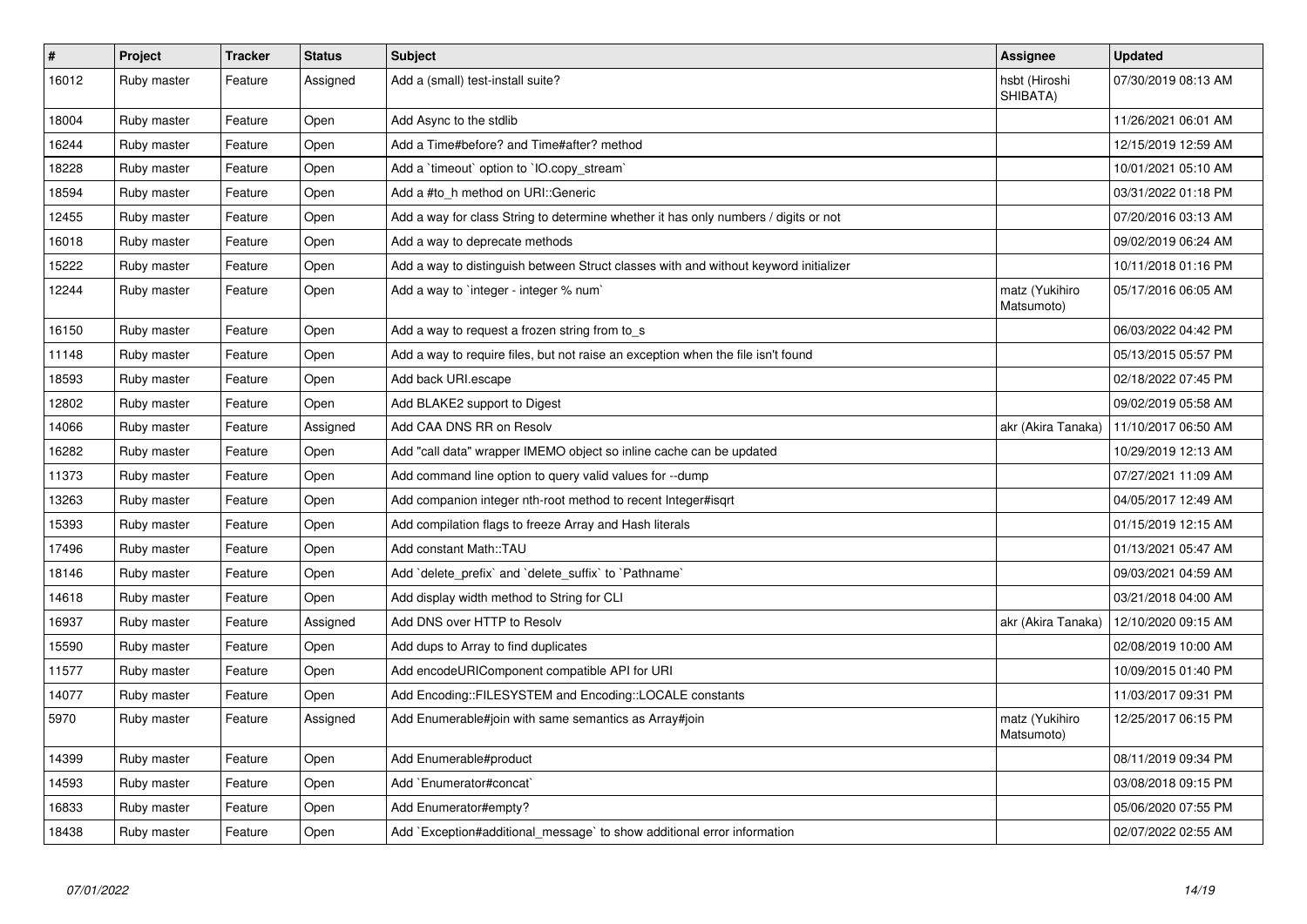| #     | Project     | <b>Tracker</b> | <b>Status</b> | <b>Subject</b>                                                                             | <b>Assignee</b>                      | <b>Updated</b>      |
|-------|-------------|----------------|---------------|--------------------------------------------------------------------------------------------|--------------------------------------|---------------------|
| 8960  | Ruby master | Feature        | Assigned      | Add Exception#backtrace_locations                                                          | ko1 (Koichi<br>Sasada)               | 11/25/2016 02:15 PM |
| 18564 | Ruby master | Feature        | Open          | Add Exception#detailed_message                                                             | mame (Yusuke<br>Endoh)               | 02/01/2022 08:06 PM |
| 13696 | Ruby master | Feature        | Open          | Add exchange and noreplace options to File.rename                                          | Glass_saga<br>(Masaki<br>Matsushita) | 12/01/2017 04:34 PM |
| 14092 | Ruby master | Feature        | Open          | Add extension key argument to Tempfile                                                     |                                      | 11/08/2017 06:47 PM |
| 13893 | Ruby master | Feature        | Open          | Add Fiber#[] and Fiber#[]= and restore Thread#[] and Thread#[]= to their original behavior |                                      | 08/14/2020 01:48 AM |
| 11583 | Ruby master | Feature        | Open          | Add File#unlink                                                                            |                                      | 10/12/2015 05:40 AM |
| 17165 | Ruby master | Feature        | Open          | Add `filter` and `flatten` keywords to `Enumerable#map`                                    |                                      | 09/13/2020 09:41 AM |
| 16929 | Ruby master | Feature        | Open          | Add GC.start(compact: true)                                                                |                                      | 06/01/2020 03:42 PM |
| 13924 | Ruby master | Feature        | Open          | Add headings/hints to RubyVM::InstructionSequence#disasm                                   |                                      | 09/20/2017 01:40 PM |
| 9556  | Ruby master | Feature        | Open          | Add HTTP#get block functionality to HTTP.get                                               |                                      | 02/23/2014 05:53 AM |
| 10481 | Ruby master | Feature        | Assigned      | Add "if" and "unless" clauses to rescue statements                                         | matz (Yukihiro<br>Matsumoto)         | 01/18/2015 02:46 PM |
| 7362  | Ruby master | Feature        | Assigned      | Adding Pathname#start_with?                                                                | akr (Akira Tanaka)                   | 12/25/2017 06:15 PM |
| 14476 | Ruby master | Feature        | Assigned      | Adding same_all? for checking whether all items in an Array are same                       | mrkn (Kenta<br>Murata)               | 08/28/2020 01:10 PM |
| 14404 | Ruby master | Feature        | Open          | Adding writev support to IO#write_nonblock                                                 |                                      | 01/29/2018 12:29 AM |
| 10489 | Ruby master | Feature        | Open          | Add inherit method for clearer and multiple inheritance                                    | matz (Yukihiro<br>Matsumoto)         | 12/10/2020 08:53 AM |
| 18835 | Ruby master | Feature        | Open          | Add InstructionSequence#type method                                                        |                                      | 06/16/2022 10:30 PM |
| 17830 | Ruby master | Feature        | Open          | Add Integer#previous and Integer#prev                                                      | matz (Yukihiro<br>Matsumoto)         | 04/27/2021 11:35 PM |
| 16245 | Ruby master | Feature        | Open          | Add interfaces to count and measure size all IMEMO objects                                 |                                      | 10/17/2019 09:16 PM |
| 16757 | Ruby master | Feature        | Open          | Add intersection to Range                                                                  |                                      | 01/22/2022 07:26 AM |
| 17833 | Ruby master | Feature        | Open          | add IO.readinto(b) where b is a bytes like object that is you can get a memoryview from    |                                      | 06/30/2021 02:36 PM |
| 17326 | Ruby master | Feature        | Open          | Add Kernel#must! to the standard library                                                   |                                      | 06/22/2022 04:10 PM |
| 11597 | Ruby master | Feature        | Open          | Add Linux-specific setfsuid(2)/setfsgid(2)                                                 |                                      | 10/15/2015 10:08 PM |
| 16231 | Ruby master | Feature        | Open          | Add #location to Net::HTTPResponse                                                         |                                      | 10/06/2019 11:14 PM |
| 14122 | Ruby master | Feature        | Open          | Add LogicError                                                                             |                                      | 06/17/2019 11:47 PM |
| 18179 | Ruby master | Feature        | Open          | Add Math methods to Numeric                                                                |                                      | 03/24/2022 02:54 PM |
| 16899 | Ruby master | Feature        | Open          | Add method `Array#both_end`                                                                |                                      | 05/18/2020 01:44 AM |
| 7876  | Ruby master | Feature        | Open          | Add method for accessing Class from within Singleton Class                                 | matz (Yukihiro<br>Matsumoto)         | 12/25/2017 06:15 PM |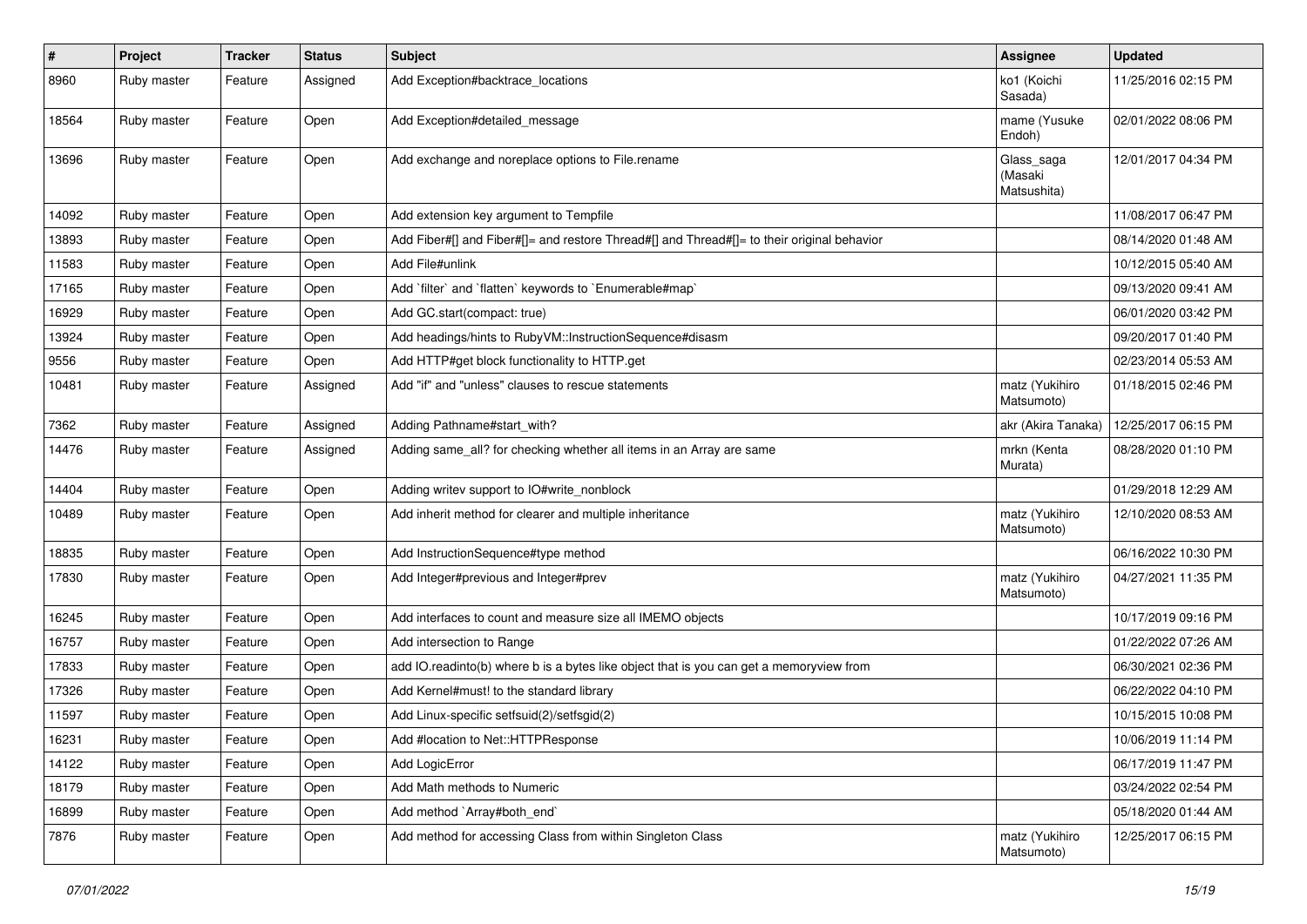| $\sharp$ | Project     | <b>Tracker</b> | <b>Status</b> | Subject                                                                                                                                | <b>Assignee</b>                        | <b>Updated</b>      |
|----------|-------------|----------------|---------------|----------------------------------------------------------------------------------------------------------------------------------------|----------------------------------------|---------------------|
| 4818     | Ruby master | Feature        | Assigned      | Add method marshalable?                                                                                                                | matz (Yukihiro<br>Matsumoto)           | 12/25/2017 06:15 PM |
| 8994     | Ruby master | Feature        | Open          | add methods for Float to get if an NaN is quiet or not, also add class methods for Float to "generate" an quiet<br>NaN and an loud NaN |                                        | 10/21/2019 10:38 PM |
| 15571    | Ruby master | Feature        | Open          | Add methods: iroot, root, and roots                                                                                                    |                                        | 01/30/2019 06:17 PM |
| 14771    | Ruby master | Feature        | Open          | Add method to create DNS resource from data string                                                                                     |                                        | 05/17/2018 10:43 PM |
| 9779     | Ruby master | Feature        | Open          | Add Module#descendents                                                                                                                 |                                        | 01/05/2018 09:00 PM |
| 17753    | Ruby master | Feature        | Open          | Add Module#namespace                                                                                                                   |                                        | 07/01/2022 04:13 PM |
| 8275     | Ruby master | Feature        | Open          | Add Module#public_const_get                                                                                                            |                                        | 12/23/2021 11:43 PM |
| 18418    | Ruby master | Feature        | Open          | Add Net::HTTP#security_level=                                                                                                          |                                        | 12/19/2021 11:58 AM |
| 18675    | Ruby master | Feature        | Open          | Add new exception class for resolv timeouts                                                                                            |                                        | 04/01/2022 11:22 PM |
| 17406    | Ruby master | Feature        | Open          | Add `NoMatchingPatternError#depth`                                                                                                     |                                        | 12/19/2020 03:18 PM |
| 18809    | Ruby master | Feature        | Open          | Add Numeric#ceildiv                                                                                                                    |                                        | 06/21/2022 06:21 PM |
| 9585     | Ruby master | Feature        | Open          | Add Object#in? to make ruby easier to read                                                                                             |                                        | 03/15/2014 04:49 PM |
| 8751     | Ruby master | Feature        | Open          | Add offsets to method#source_location                                                                                                  |                                        | 12/23/2021 11:43 PM |
| 8576     | Ruby master | Feature        | Assigned      | Add optimized method type for constant value methods                                                                                   | ko1 (Koichi<br>Sasada)                 | 12/25/2017 06:15 PM |
| 6842     | Ruby master | Feature        | Assigned      | Add Optional Arguments to String#strip                                                                                                 | matz (Yukihiro<br>Matsumoto)           | 08/24/2016 05:50 AM |
| 7654     | Ruby master | Feature        | Open          | Add optional code block to IO::readlines                                                                                               | matz (Yukihiro<br>Matsumoto)           | 12/25/2017 06:15 PM |
| 15815    | Ruby master | Feature        | Open          | Add option to raise NoMethodError for OpenStruct                                                                                       | marcandre<br>(Marc-Andre<br>Lafortune) | 09/28/2020 02:11 AM |
| 5461     | Ruby master | Feature        | Assigned      | Add pipelining to Net::HTTP                                                                                                            | naruse (Yui<br>NARUSE)                 | 12/25/2017 06:15 PM |
| 13765    | Ruby master | Feature        | Open          | Add Proc#bind                                                                                                                          |                                        | 07/26/2017 01:31 PM |
| 18774    | Ruby master | Feature        | Open          | Add Queue#pop(timeout:)                                                                                                                |                                        | 05/20/2022 12:27 AM |
| 13933    | Ruby master | Feature        | Open          | Add Range#empty?                                                                                                                       |                                        | 10/25/2017 09:19 AM |
| 11917    | Ruby master | Feature        | Open          | Add Range#length as an alias for size                                                                                                  |                                        | 01/30/2016 07:01 AM |
| 14777    | Ruby master | Feature        | Open          | Add Range#offset ?                                                                                                                     |                                        | 05/19/2018 03:50 PM |
| 18515    | Ruby master | Feature        | Open          | Add Range#reverse_each implementation for performance                                                                                  |                                        | 01/31/2022 02:23 AM |
| 7883     | Ruby master | Feature        | Open          | Add Regex#to_proc                                                                                                                      | matz (Yukihiro<br>Matsumoto)           | 12/25/2017 06:15 PM |
| 15217    | Ruby master | Feature        | Open          | Add Resolv.current_resolver                                                                                                            |                                        | 10/08/2018 11:18 PM |
| 11312    | Ruby master | Feature        | Open          | Add Resolv::DNS::Resource::IN::SPF                                                                                                     | akr (Akira Tanaka)                     | 07/01/2015 03:26 AM |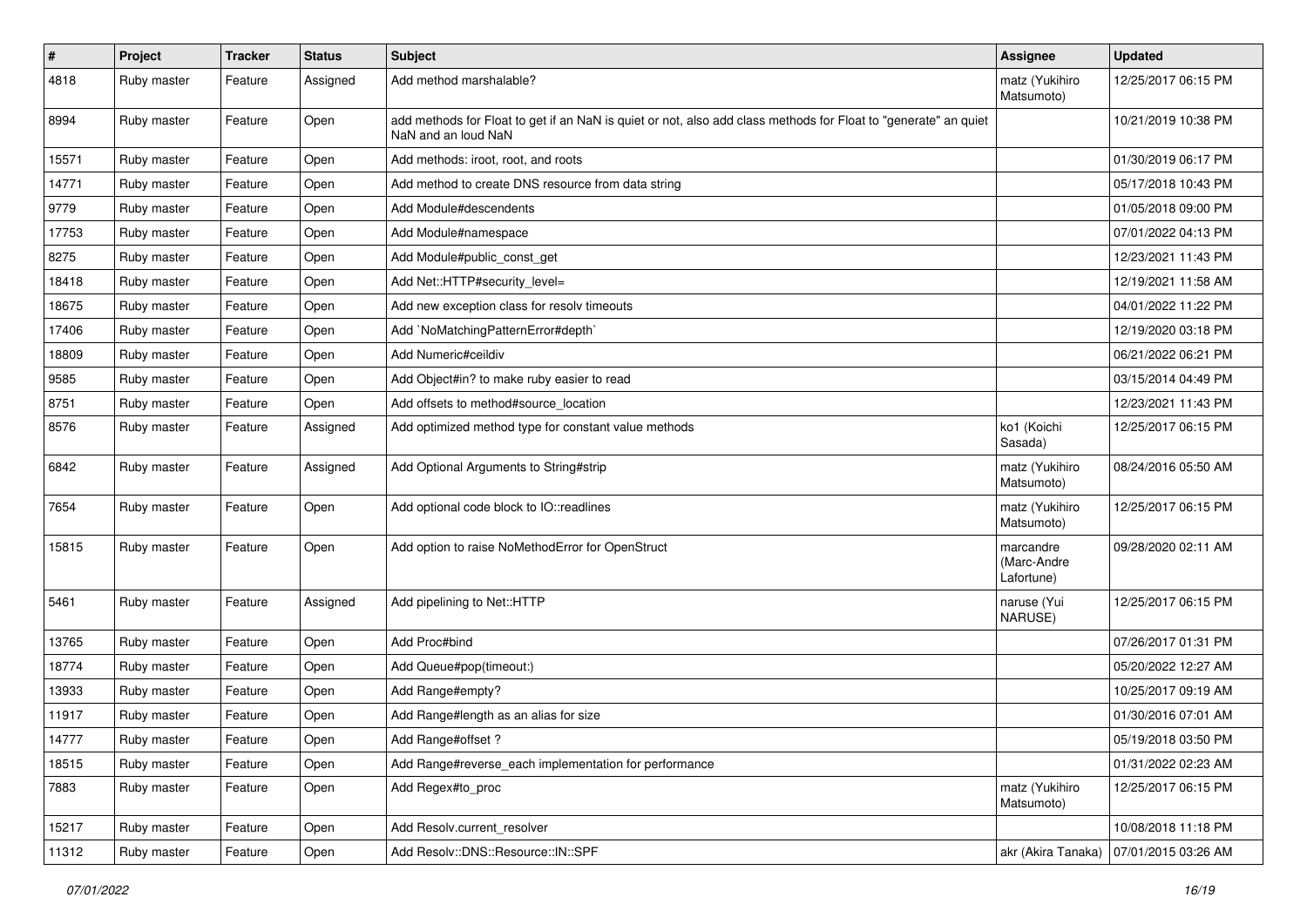| $\sharp$ | Project     | <b>Tracker</b> | <b>Status</b> | Subject                                                                                  | Assignee                     | <b>Updated</b>      |
|----------|-------------|----------------|---------------|------------------------------------------------------------------------------------------|------------------------------|---------------------|
| 17134    | Ruby master | Feature        | Open          | Add resolv_timeout to TCPSocket                                                          |                              | 12/10/2020 09:09 AM |
| 13639    | Ruby master | Feature        | Open          | Add "RTMIN" and "RTMAX" to Signal.list                                                   |                              | 08/31/2017 09:06 AM |
| 14833    | Ruby master | Feature        | Open          | Add Ruby VM:: AST:: Node#pretty_print                                                    |                              | 06/07/2018 02:56 PM |
| 17375    | Ruby master | Feature        | Open          | Add scheduler callbacks for transferring fibers                                          |                              | 12/07/2020 11:31 PM |
| 17208    | Ruby master | Feature        | Open          | Add `Set#compact` and `Set#compact!` methods                                             |                              | 11/05/2020 10:44 AM |
| 17325    | Ruby master | Feature        | Open          | Adds Fiber#cancel, which forces a Fiber to break/return                                  |                              | 11/19/2020 12:34 AM |
| 14114    | Ruby master | Feature        | Open          | Add #step for Array, Enumerable, Enumerator                                              |                              | 06/24/2019 05:00 PM |
| 14033    | Ruby master | Feature        | Open          | Add String#append                                                                        |                              | 08/08/2018 03:01 AM |
| 14919    | Ruby master | Feature        | Open          | Add String#byteinsert                                                                    |                              | 07/18/2018 01:29 PM |
| 13626    | Ruby master | Feature        | Open          | Add String#byteslice!                                                                    |                              | 07/03/2018 11:07 PM |
| 9043     | Ruby master | Feature        | Open          | Add String#f method as shortcut for #freeze                                              | matz (Yukihiro<br>Matsumoto) | 01/05/2018 09:00 PM |
| 10574    | Ruby master | Feature        | Open          | Add String#Ichomp and String.Ichomp!                                                     | matz (Yukihiro<br>Matsumoto) | 12/15/2014 04:34 PM |
| 10869    | Ruby master | Feature        | Open          | Add support for option to pre-compile Ruby files                                         |                              | 02/23/2015 11:08 AM |
| 15560    | Ruby master | Feature        | Open          | Add support for read/write offsets.                                                      |                              | 01/26/2019 11:03 AM |
| 12115    | Ruby master | Feature        | Open          | Add Symbol#call to allow to_proc shorthand with arguments                                |                              | 11/16/2018 09:49 AM |
| 5478     | Ruby master | Feature        | Open          | Add syntax to import Set into core                                                       |                              | 09/02/2020 12:24 PM |
| 5945     | Ruby master | Feature        | Assigned      | Add the ability to mark a at_exit as process-local.                                      | matz (Yukihiro<br>Matsumoto) | 10/10/2018 08:29 AM |
| 16425    | Ruby master | Feature        | Open          | Add Thread#dig                                                                           |                              | 12/17/2019 12:15 AM |
| 8640     | Ruby master | Feature        | Open          | Add Time#elapsed to return nanoseconds since creation                                    |                              | 12/23/2021 11:43 PM |
| 10829    | Ruby master | Feature        | Open          | Add to_proc method to the Array class                                                    |                              | 12/23/2021 11:43 PM |
| 16137    | Ruby master | Feature        | Open          | Add $==$ to UnboundMethod                                                                |                              | 09/07/2019 11:05 AM |
| 8967     | Ruby master | Feature        | Open          | add uninclude and unextend method                                                        |                              | 09/30/2013 02:18 PM |
| 9887     | Ruby master | Feature        | Open          | Add uninclude please                                                                     |                              | 05/31/2014 01:33 PM |
| 9929     | Ruby master | Feature        | Open          | add with_default method to Hash                                                          |                              | 06/11/2014 12:08 AM |
| 15456    | Ruby master | Feature        | Open          | Adopt some kind of consistent versioning mechanism                                       |                              | 02/07/2019 06:26 PM |
| 11660    | Ruby master | Feature        | Open          | a falsy value (similar to js undefined) that facilitates forwarding of default arguments |                              | 11/05/2019 07:33 PM |
| 15036    | Ruby master | Feature        | Open          | after upgrade when run apt upgrade metasploit                                            |                              | 12/23/2021 11:43 PM |
| 15804    | Ruby master | Feature        | Open          | A generic method to resolve the indexing on a sequence                                   |                              | 04/28/2019 12:54 PM |
| 7614     | Ruby master | Feature        | Open          | alias accessor                                                                           | matz (Yukihiro<br>Matsumoto) | 12/25/2017 06:15 PM |
| 8016     | Ruby master | Feature        | Assigned      | Alias _FILE_ and _LINE_ as methods                                                       | matz (Yukihiro<br>Matsumoto) | 12/25/2017 06:15 PM |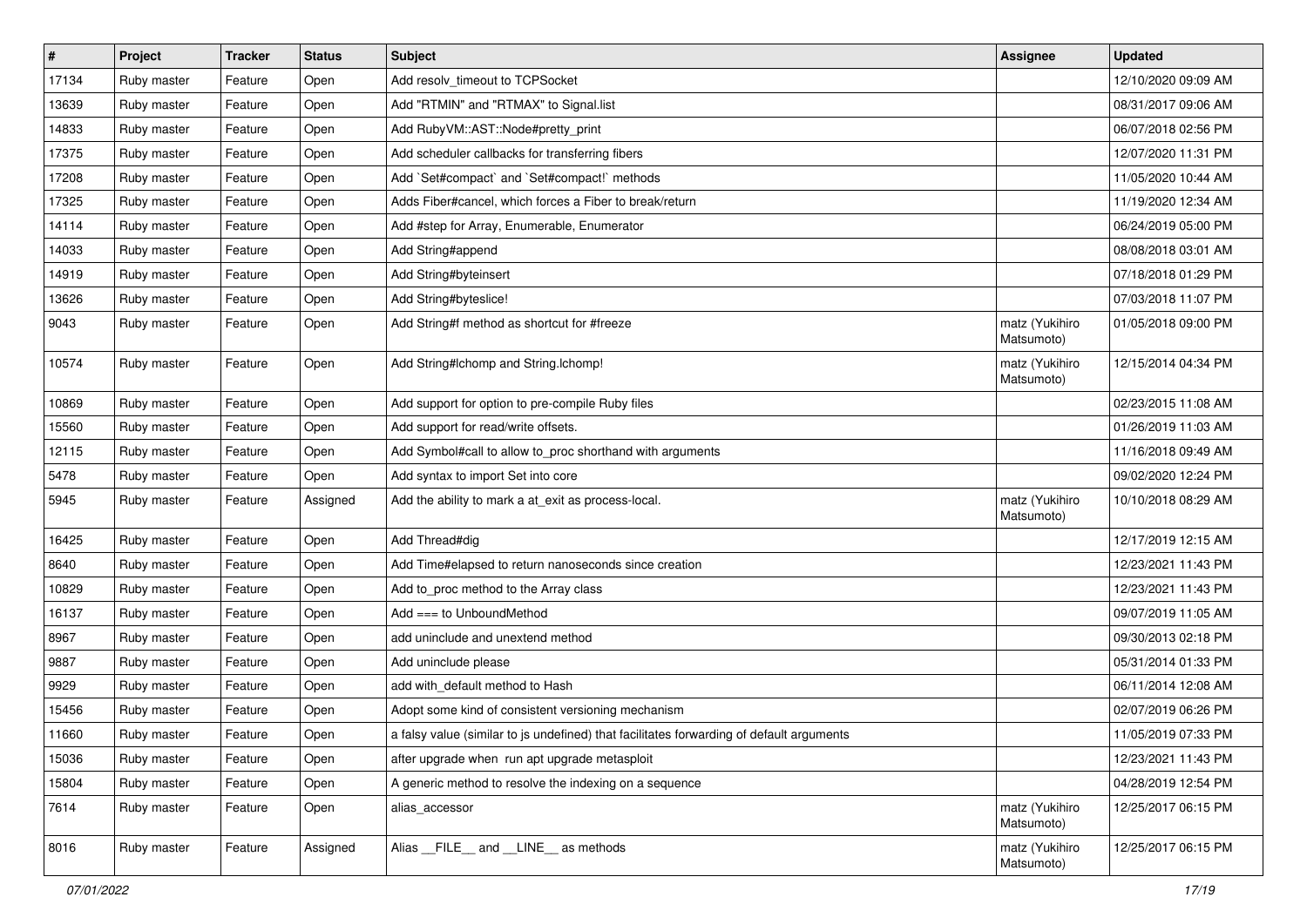| $\vert$ # | Project     | <b>Tracker</b> | <b>Status</b> | <b>Subject</b>                                                                                    | <b>Assignee</b>                      | <b>Updated</b>      |
|-----------|-------------|----------------|---------------|---------------------------------------------------------------------------------------------------|--------------------------------------|---------------------|
| 16781     | Ruby master | Feature        | Open          | alias :fold :reduce                                                                               |                                      | 05/16/2020 08:28 AM |
| 12145     | Ruby master | Feature        | Open          | Aliashood between 'size' and 'length' is not consistent                                           |                                      | 06/27/2019 10:02 PM |
| 17773     | Ruby master | Feature        | Open          | Alias `Numeric#zero?` and `Float#zero?` as `Numeric#empty?` and `Float#empty?`                    |                                      | 04/02/2021 03:39 PM |
| 9784      | Ruby master | Feature        | Open          | Alias URI#merge to URI#join                                                                       |                                      | 04/29/2014 05:42 AM |
| 17356     | Ruby master | Feature        | Open          | Alignment of memory allocated through Fiddle struct's malloc                                      |                                      | 12/02/2020 11:06 AM |
| 18559     | Ruby master | Feature        | Open          | Allocation tracing: Objects created by the parser are attributed to Kernel.require                |                                      | 06/28/2022 12:21 PM |
| 17279     | Ruby master | Feature        | Open          | Allow a negative step in Range#step with a block                                                  | matz (Yukihiro<br>Matsumoto)         | 10/22/2020 02:23 AM |
| 13890     | Ruby master | Feature        | Open          | Allow a regexp as an argument to 'count', to count more interesting things than single characters |                                      | 12/30/2017 04:37 AM |
| 5582      | Ruby master | Feature        | Assigned      | Allow clone of singleton methods on a BasicObject                                                 | matz (Yukihiro<br>Matsumoto)         | 12/25/2017 06:15 PM |
| 14463     | Ruby master | Feature        | Open          | Allow comments to precede dots in member expressions                                              |                                      | 12/23/2021 11:43 PM |
| 12968     | Ruby master | Feature        | Open          | Allow default value via block for Integer(), Float() and Rational()                               |                                      | 06/28/2017 05:53 PM |
| 6452      | Ruby master | Feature        | Assigned      | Allow extend to override class methods                                                            | matz (Yukihiro<br>Matsumoto)         | 12/10/2020 08:53 AM |
| 13821     | Ruby master | Feature        | Assigned      | Allow fibers to be resumed across threads                                                         | ko1 (Koichi<br>Sasada)               | 02/15/2019 10:09 AM |
| 7436      | Ruby master | Feature        | Assigned      | Allow for a "granularity" flag for backtrace locations                                            | matz (Yukihiro<br>Matsumoto)         | 12/25/2017 06:15 PM |
| 16739     | Ruby master | Feature        | Open          | Allow Hash#keys and Hash#values to accept a block for filtering output                            |                                      | 07/10/2020 04:09 PM |
| 10404     | Ruby master | Feature        | Open          | Allow individual finalizers to be removed with ObjectSpace.undefine_finalizer                     | matz (Yukihiro<br>Matsumoto)         | 10/20/2014 08:14 AM |
| 5617      | Ruby master | Feature        | Assigned      | Allow install RubyGems into dediceted directory                                                   | hsbt (Hiroshi<br>SHIBATA)            | 05/16/2018 09:15 AM |
| 8678      | Ruby master | Feature        | Assigned      | Allow invalid string to work with regexp                                                          | matz (Yukihiro<br>Matsumoto)         | 01/05/2018 09:00 PM |
| 2631      | Ruby master | Feature        | Assigned      | Allow IO#reopen to take a block                                                                   | Glass_saga<br>(Masaki<br>Matsushita) | 05/24/2018 01:22 PM |
| 12023     | Ruby master | Feature        | Open          | Allow ivars to be used as method arguments                                                        |                                      | 01/27/2016 09:58 AM |
| 15419     | Ruby master | Feature        | Open          | Allow Kernel#tap to be invoked with arguments like Kernel#send                                    |                                      | 12/23/2021 11:43 PM |
| 18690     | Ruby master | Feature        | Open          | Allow `Kernel#then` to take arguments                                                             |                                      | 05/10/2022 06:16 PM |
| 12281     | Ruby master | Feature        | Assigned      | Allow lexically scoped use of refinements with `using {}` block syntax                            | shugo (Shugo<br>Maeda)               | 06/13/2016 07:44 AM |
| 10528     | Ruby master | Feature        | Open          | Allow line breaks instead of commas in arrays, hashes, argument lists, etc.                       |                                      | 12/23/2021 11:43 PM |
| 12057     | Ruby master | Feature        | Open          | Allow methods with `yield` to be called without a block                                           |                                      | 12/23/2021 11:43 PM |